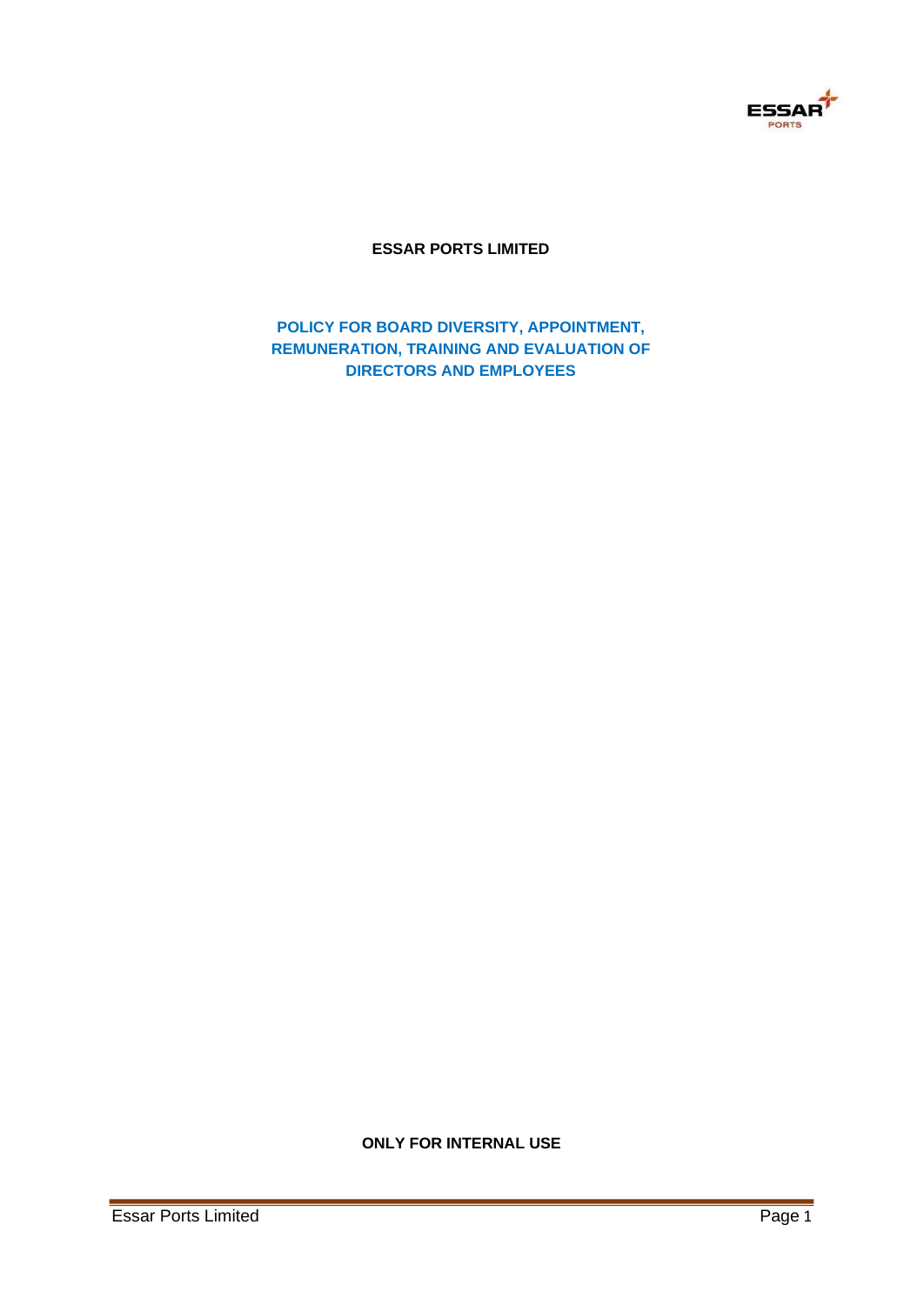

This Policy is confidential and proprietary to Essar Ports Ltd and no part of this Policy should be reproduced, published, transmitted or distributed in any form or by any means, electronic, mechanical, photocopying, recording or otherwise, or stored in any information storage or retrieval system of any nature nor should the materials be disclosed to third parties without the prior express written authorization of Essar Ports Ltd.

# **A. Document Control**

| Document Name       | Policy for Board Diversity, Appointment,<br>Remuneration, Training and Evaluation of<br>Directors and employees |
|---------------------|-----------------------------------------------------------------------------------------------------------------|
| Version No.         |                                                                                                                 |
| Date of publication |                                                                                                                 |
| Planned review date |                                                                                                                 |
| Process Owner:      | Nomination and Remuneration Committee                                                                           |
| Approved By:        | <b>Board of Directors</b>                                                                                       |

# **B. Revision History**

| Version        | Date of issue | Reason for change |
|----------------|---------------|-------------------|
|                |               | Policy adopted    |
| $\overline{2}$ |               |                   |
| 3              |               |                   |
| 4              |               |                   |
| 5.             |               |                   |
| 6.             |               |                   |
| 7.             |               |                   |
| 8              |               |                   |

#### **Contents**

**1. General**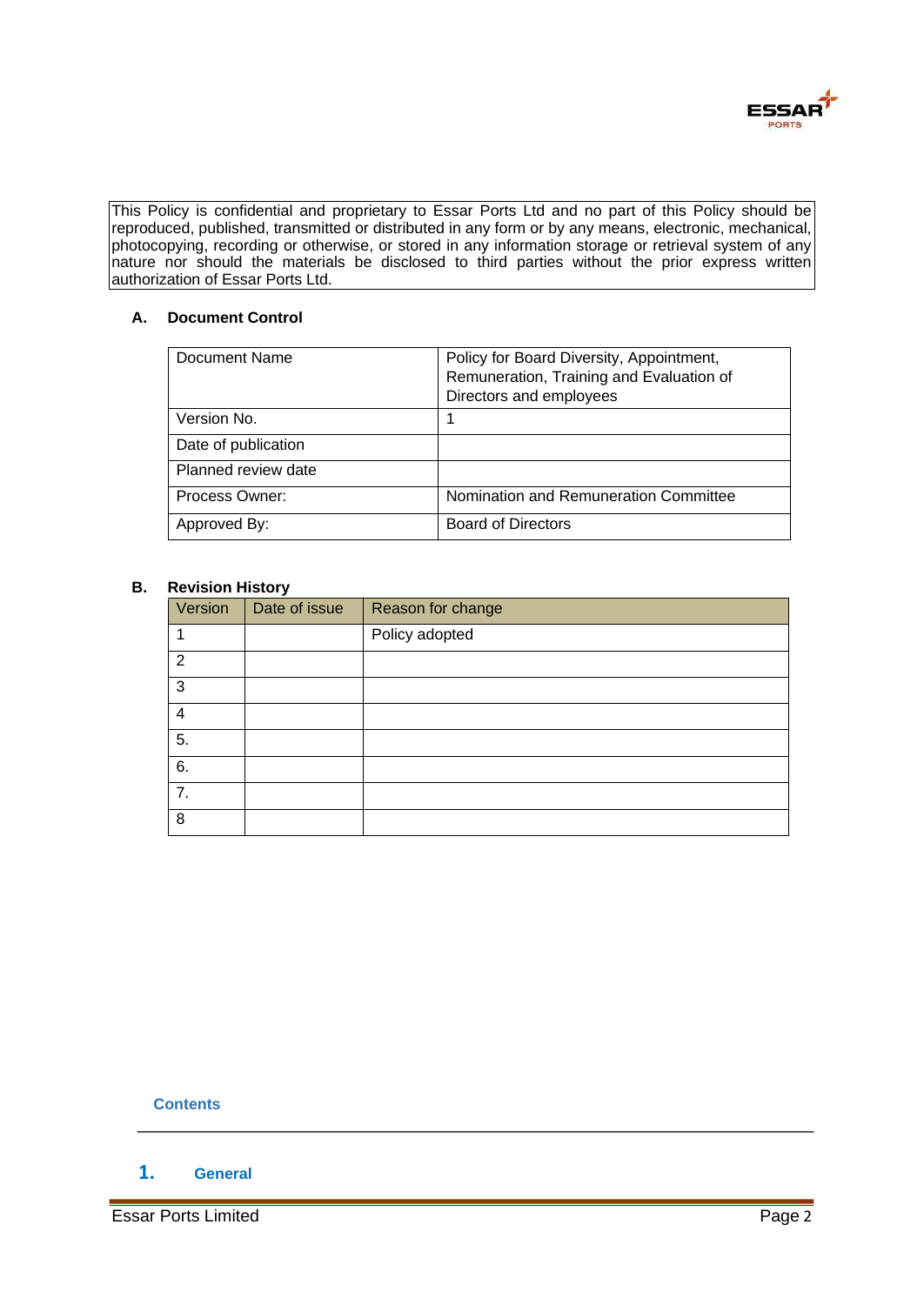

- **2. Board diversity**
- **3. Selection, identification and appointment of Directors**
- **4. Criteria for appointment of Senior Management executives**
- **5. Remuneration**
- **6. Training**
- **7. Performance evaluation and reappointment**
- **8. Mechanism for evaluation of Board, Chairman and Directors**

#### **1. General**

- 1.1 The Companies Act, 2013 requires the Company to formulate the criteria for determining qualifications, positive attributes and independence of directors. The Company is also required to adopt a policy, relating to the remuneration for the directors, key managerial personnel and other employees.
- 1.2 In addition, Listing Agreement requires listed companies to develop a policy on Board diversity, remuneration and evaluation criteria.
- 1.3 To meet these objectives, the Policy on Board Diversity, Appointment, Remuneration, Training and Evaluation of Directors has been adopted by the Board of Directors on August 13, 2015.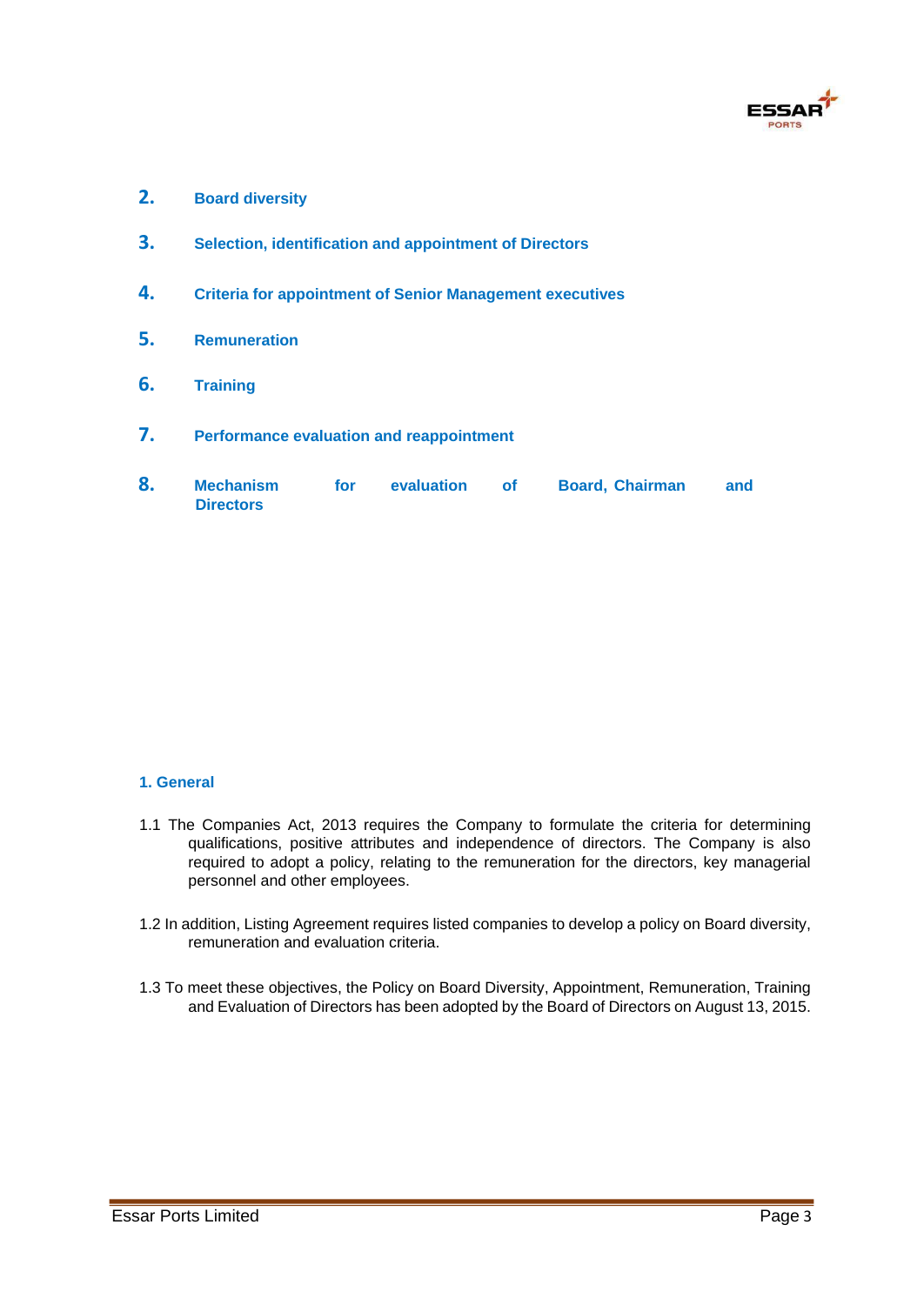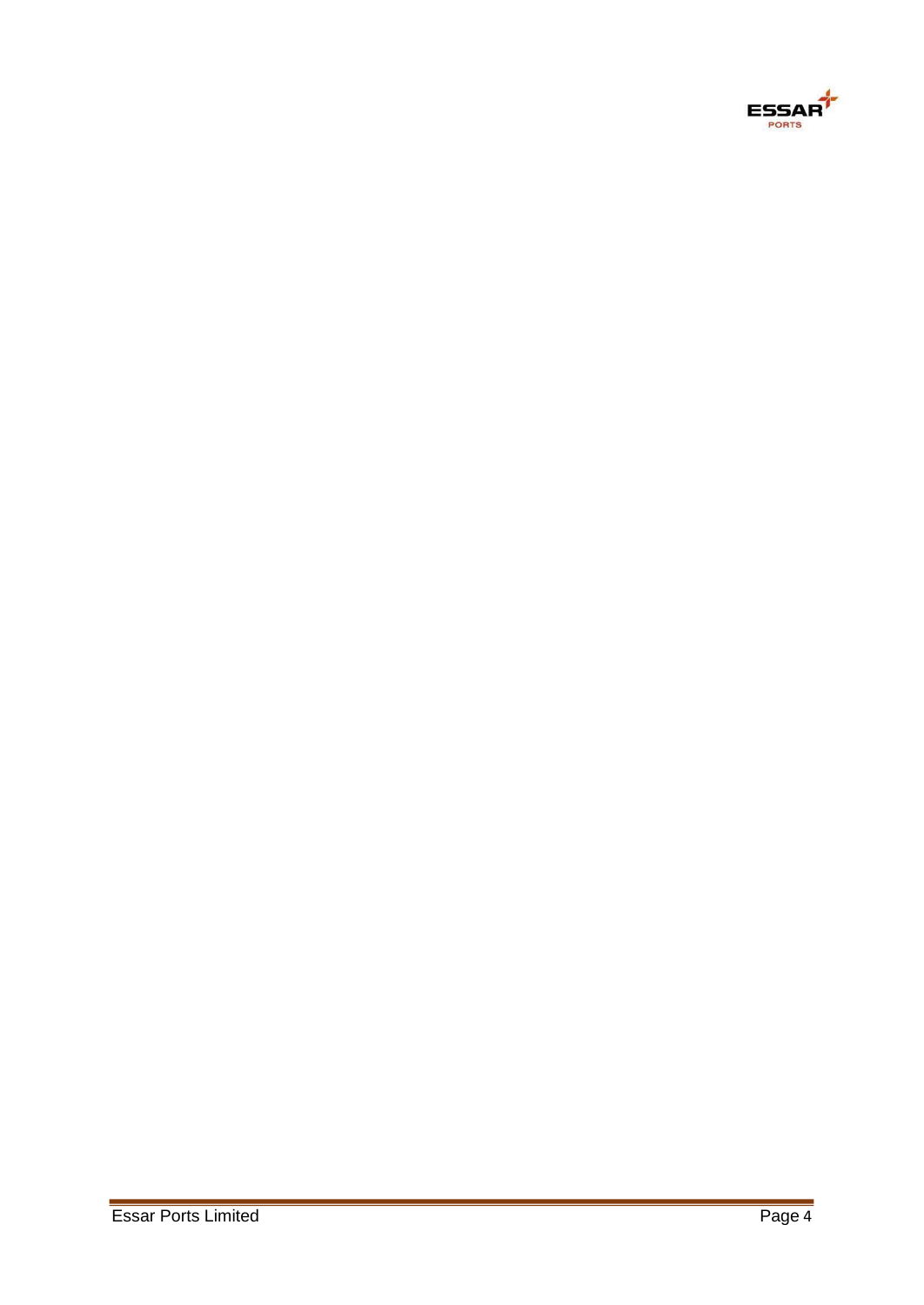

# **2. Board diversity**

- 2.1 The Company recognizes that a truly diverse Board will include and make good use of differences in the skills, regional and industry experience, background, race, gender and other distinctions between Directors. These differences will be considered in determining the optimum composition of the Board. All Board appointments are made on merit, in the context of the skills, experience, independence and knowledge which the Board as a whole requires to be effective.
- 2.2 The Articles of Association of the Company provide that the Board shall comprise of a minimum of three directors and a maximum of fifteen directors. Within these parameters the Board has to determine the size and composition of the Board.
- 2.3 The Board of Directors of the Company shall have an optimum combination of executive and non-executive directors and not less than fifty percent of the Board of Directors will comprise of non-executive directors.
- 2.4 Where the Chairman of the Board is a non-executive director, at least one-third of the Board should comprise of independent directors and in case the company does not have a regular non-executive Chairman, at least half of the Board should comprise independent directors.

Provided that where the regular non-executive Chairman is a promoter of the company or is related to any promoter or person occupying management positions at the Board level or at one level below the Board, at least one-half of the Board of the company shall consist of independent directors. The term 'related to any promoter' shall have the same meaning as contained in clause 49 of the Indian Listing agreement, as amended from time to time.

Any intermittent vacancy in office of an Independent Director shall be filled up by the Board in the immediate next Board meeting or 3 months from the date of vacancy, whichever is later.

- 2.5 The Board shall have at least one woman director. This provision shall be applicable with effect from April 01, 2015
- 2.6 The Company at all times shall have atleast one director who has stayed in India for a total period of not less than one hundred and eighty two days in the previous calendar year.
- 2.7 The Board shall have one or more Managing Directors. In addition, the Board will have power to appoint from time to time one or more Wholetime Director or Directors upon such terms and conditions and for such term not exceeding five years at a time.
- 2.8 In compliance with the provisions of section 151 of the Companies Act, 2013 the Company may have one director elected by small shareholders on conditions specified in The Companies (Appointment and Qualification of Directors) Rules, 2014.
- 2.9 The Lenders will have right to appoint one or more nominees on the Board in terms of Articles of Association of the Company and the loan agreements entered into between the Company and the lenders. The lenders nominees shall hold office so long as they have right to appoint nominees so long as any monies/liabilities in relation to Facilities remain owning by the Company to these Lenders.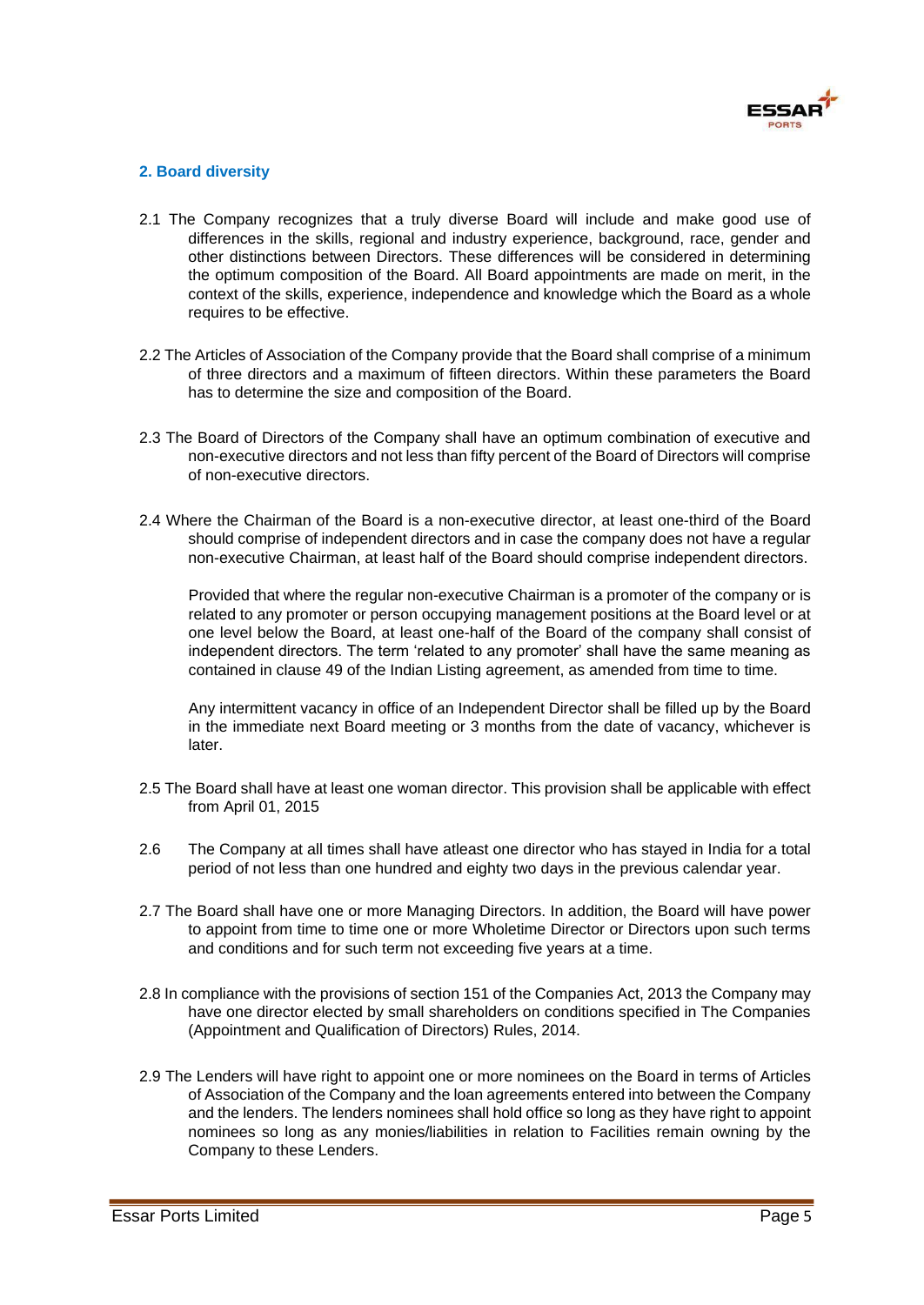

- 2.10 The Nomination & Remuneration Committee of the Board ('the Committee') reviews and assesses Board composition on behalf of the Board and recommends the appointment of new Directors.
- 2.10.1 In reviewing Board composition, the Committee will consider the benefits of all aspects of diversity including, but not limited to, those described above, in order to enable it to discharge its duties and responsibilities effectively.
- 2.10.2 In identifying suitable candidates for appointment to the Board, the Committee will consider candidates on merit against objective criteria and with due regard for the benefits of diversity on the Board.
- 2.11 The Committee will discuss and agree on all measurable objectives for achieving diversity on the Board and recommend them to the Board for adoption. At any given time the Board may seek to improve one or more aspects of its diversity and measure progress accordingly.
- 2.12 The criteria for maintaining diversity of the Board may among others include the following:
- 2.12.1 Age of individual directors and average age of the Board.
- 2.12.2 Ports & Terminal Industry representation adequately covering experience of professionals in public and private sector ports.
- 2.12.3 Experts from various fields including but not limited to finance and taxation, banking, corporate governance, administration, corporate social responsibility, risk management and human resources.
- 2.12.4 Diversity based on geographical background.
- 2.12.5 The needs of the Company's business currently and going forward.
- 2.13 The Committees of the Board will be constituted ensuring that diversity is maintained as per requirements of the Act and the Listing Agreement with stock exchanges.

# **3. Selection, identification and appointment of Directors**

3.1 The Nomination and Remuneration Committee is responsible for evaluating the qualifications of each director candidate and of those directors who are to be nominated for election by shareholders at each Annual General Meeting of shareholders, and for recommending duly qualified director nominees to the full Board for election. The qualification criteria set forth herein are designed to describe the qualities and characteristics desired for the Board as a whole and for Board members individually.

### 3.2 **Director Selection Procedures**

3.2.1 Corporate Human Resources (CHR) department shall facilitate the selection procedure by identifying prospective candidates for election to the Board, based on directors qualification criteria.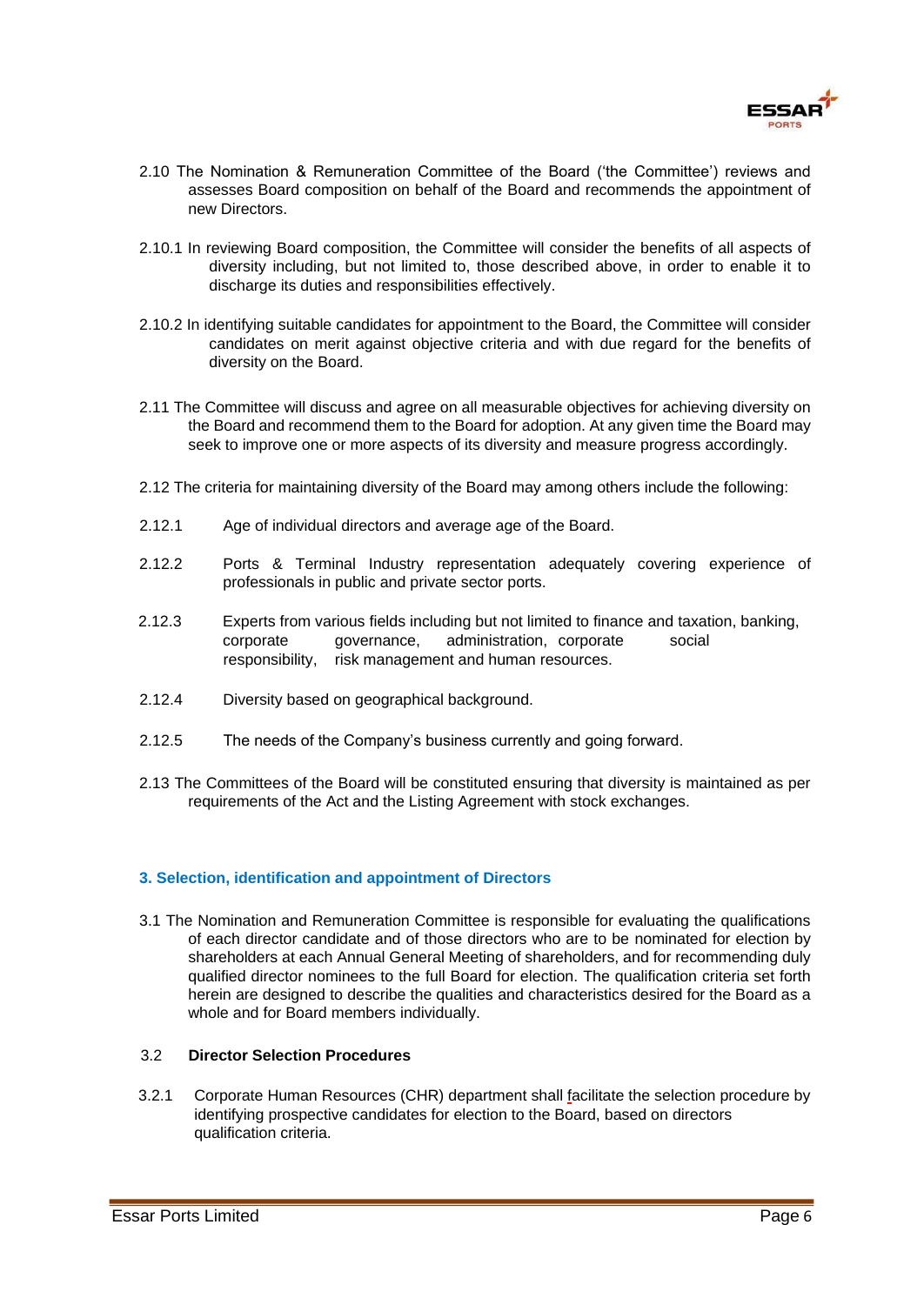

- Candidates so identified for directorship shall be evaluated by the Nomination and Remuneration Committee which will then make a suitable recommendation to the Board
- .2.2 To aid in the shortlisting and screening process the Nomination and Remuneration Committee may take the support of professional agencies, conduct interviews or have a personality check undertaken or take any other steps to ensure that the right candidates are identified.
- 3.2.3 A determination of a director's qualifications to serve on the Board shall be made by the Board, upon the recommendation of the Committee, prior to nominating said director for election at the Company's next Annual General Meeting.
- 3.2.4 Appointment of all Directors, other than directors appointed pursuant to nomination by Financial Institutions under section 161(3) of the Act will be approved by shareholders at a general meeting or through postal ballot.
- 3.2.5 The Company shall issue a formal letter of appointment to independent directors in the manner as provided in Paragraph IV(4) of Schedule VI the Act.

#### 3.3 **Director qualification criteria**

- 3.3.1 The director candidates should have completed the age of 21 years. The maximum age of executive directors shall not be more than 70 years at the time of appointment / reappointment. However a candidate who has attained the age of 70 years may be appointed if approved by shareholders by passing of special resolution.
- 3.3.2 The Board has not established specific education, years of business experience or specific types of skills for Board members, but, in general, expects qualified directors to have ample experience and a proven record of professional success, leadership and the highest level of personal and professional ethics, integrity and values.
- 3.3.3 The candidate to be appointed as Director shall have a Director Identification Number allotted under section 154 of the Companies Act, 2013 (Act).
- 3.3.4 A person shall not be eligible for appointment as director of the Company if:
- 3.3.4.1 He is disqualified for being appointed under section 164 of the Act.
- 3.3.4.2 The number of directorships post appointment as Director in the Company exceeds the total number of directorships permitted under section 165 of the Act and clause 49(II)(B)(2) of the listing agreement with Indian Stock Exchanges.
- 3.3.5 In addition any person to be appointed as a Managing Director or Wholetime Director in the Company (hereinafter referred to as 'Executive Directors') shall have to meet the following requirements for being eligible for appointment as set out in Part I of Schedule V of the Act and the limits of directorships set out in listing agreement with stock exchanges.
- 3.3.6 Further, while selecting Independent Directors:
- 3.3.6.1 the Company may select the candidate from data bank(s) containing names, address, qualification of persons who are eligible and willing to act as Independent Directors maintained by anybody, institute or association as may be notified by the Central Government having expertise in creation and maintenance of such data bank.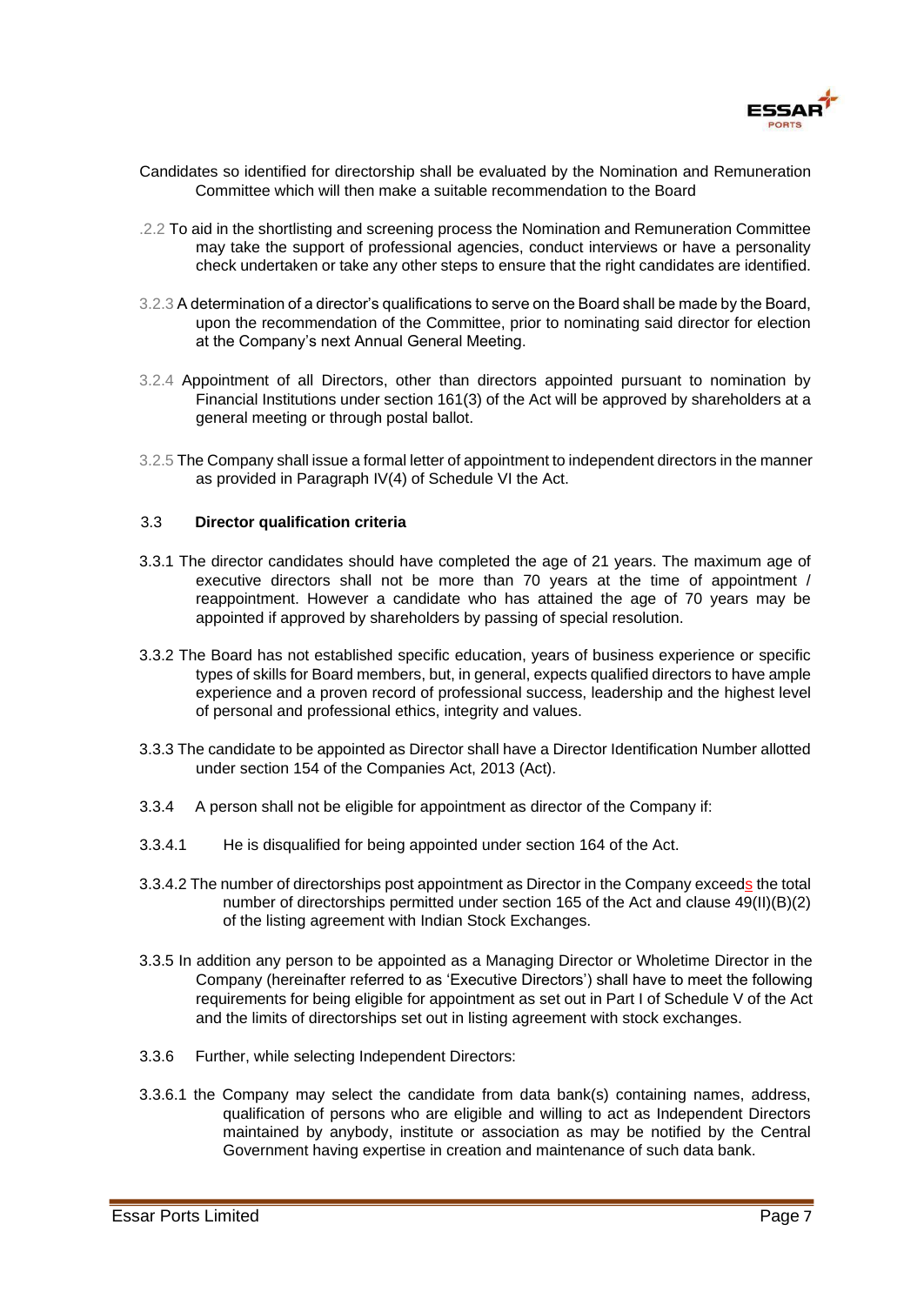

- 3.3.6.2 The prospective candidates for appointment as Independent Directors shall have to meet the criteria of Independence laid down in sub-section (6) of section 149 of the Act and clause 49(II)(B)(1) of the listing agreement.
- 3.3.6.3 The number of Independent directorships in listed companies post appointment as Director in the Company and the Committee positions held by them would be within the limits prescribed in clause 49 of the listing agreement.
- 3.3.7 In the process of short listing Independent Directors, the Board shall ensure that there is appropriate balance of skills, experience and knowledge in the Board so as to enable the Board to discharge its functions and duties effectively.

# 3.4 **Tenure in office**

- 3.4.1 The appointment of all directors by the Board except for directors appointed under section 161(3) of the Act shall be upto the date of the next Annual General Meeting and shall be subject to approval of shareholders at the Annual General Meeting unless approved by the shareholders earlier.
- 3.4.2 The Executive Directors shall be appointed for a term of upto 5 years.
- 3.4.3 Independent Directors shall hold office for a term upto 5 consecutive years on the Board of the Company and shall be eligible for reappointment for a second term.
- 3.4.4 Independent Directors shall not hold office for more than 2 consecutive terms. Each such term may be of 5 years or less.
- 3.4.5 After expiry of the 2 terms, the Independent Director would be eligible for appointment only after expiry of 3 years from ceasing to being an Independent Director.

# **4. Criteria for appointment of Key Managerial Personnel**

- 4.1 The Nomination and Remuneration Committee is responsible for the appointment of Key Managerial Personnel in accordance with the laid down criteria.
- 4.2 The criteria laid down for the appointment of Executive Directors including the Key Managerial Personnel is set out below.
- 4.3 The Key Managerial Personnel are sourced from Internal and external sources. These resumes are shortlisted by the hiring manager and the shortlisted candidates are scheduled for Interviews to be managed by Human Resources department.
- 4.4 An Interview Committee is formed which comprises of the following members:
- 4.4.1 The Managing Director;
- 4.4.2 Head- HR; and
- 4.4.3 such persons as may be deemed appropriate having regard to domain knowledge and expertise.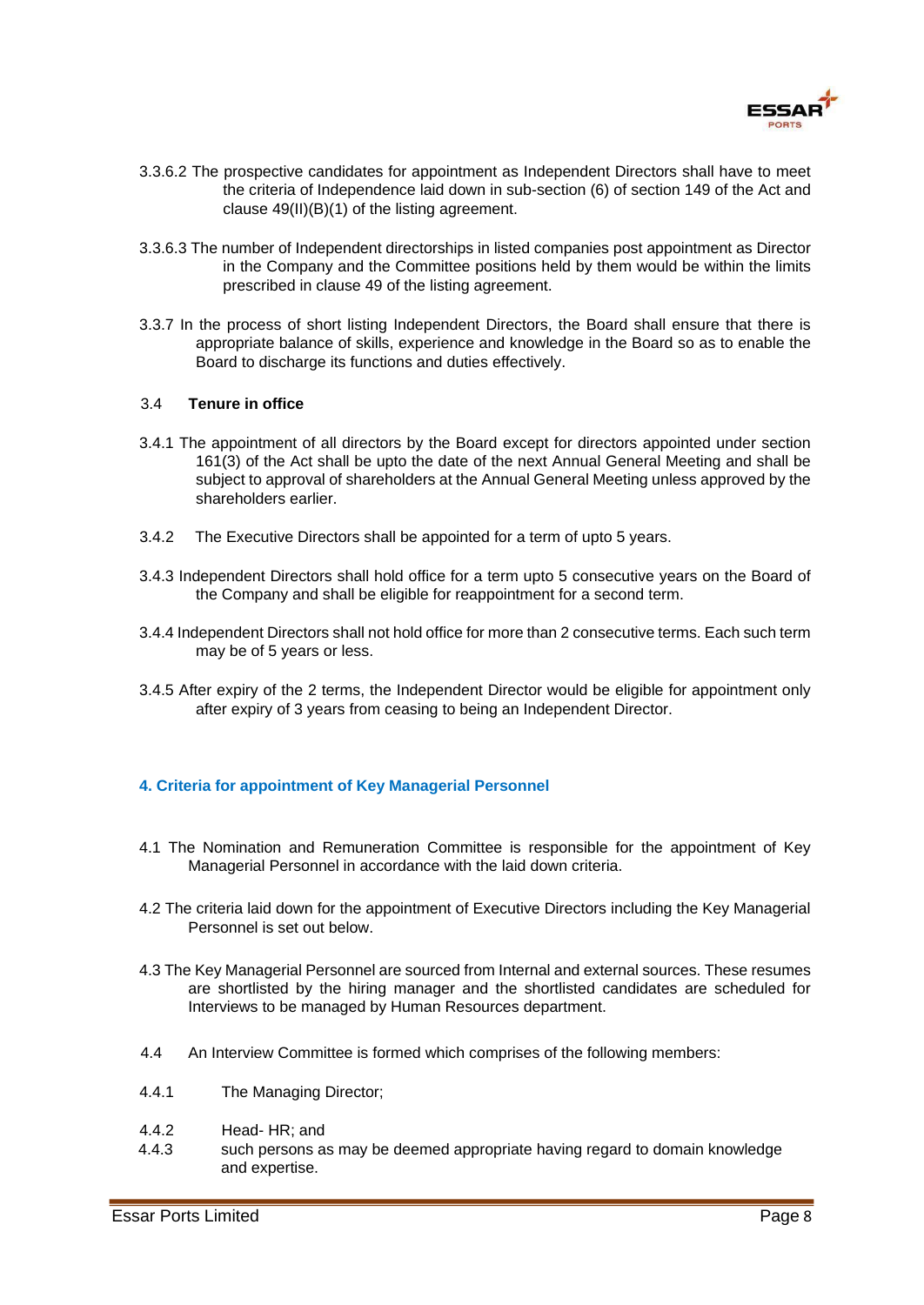

4.5 The Interview Committee is responsible for leading the talent acquisition process and to ensure timely fulfilment of this vacancy. The HR Team will provide requisite support in the timely fulfilment of each step of the talent acquisition process.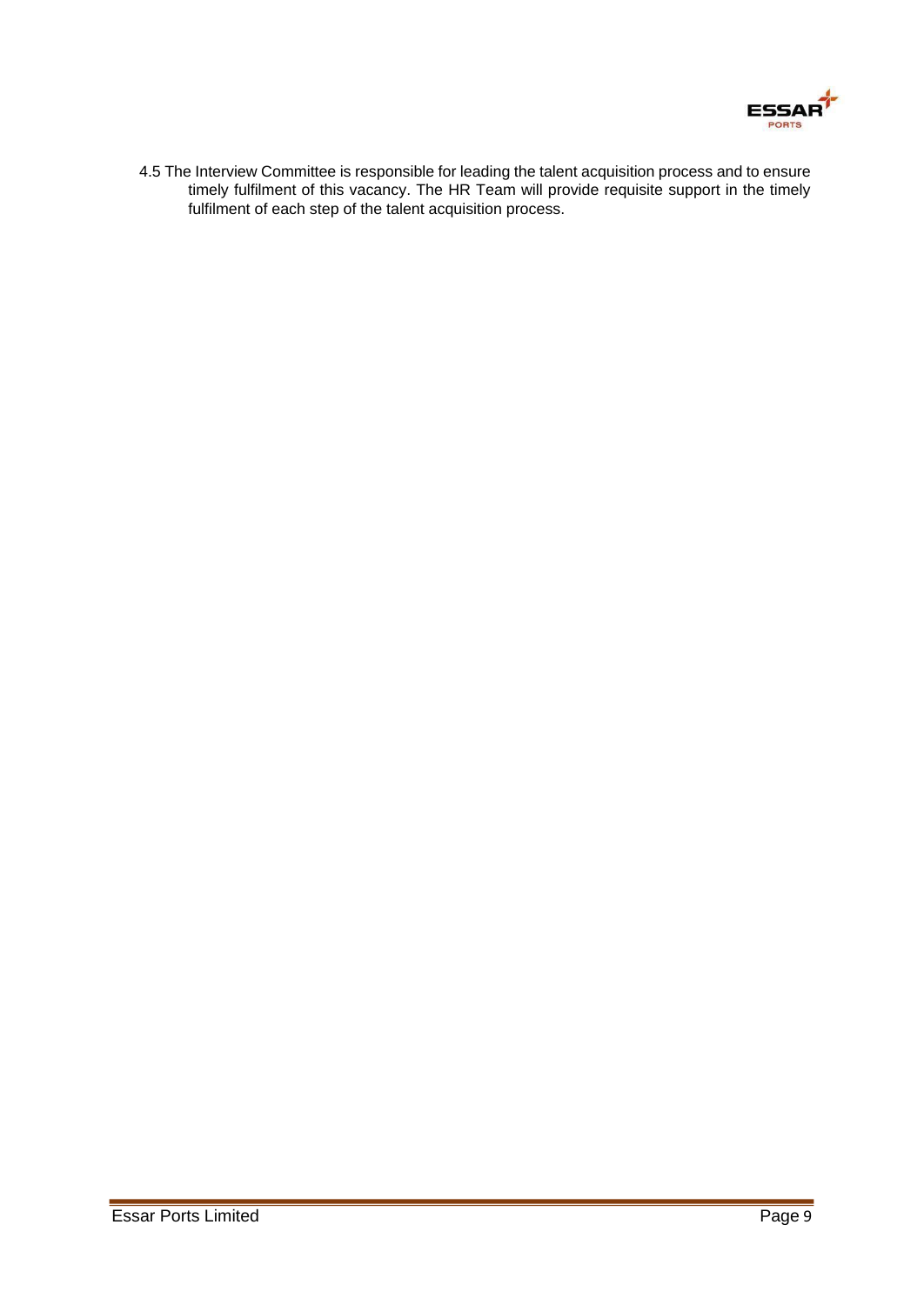

# **5. Remuneration**

- 5.1 All remuneration / fees / compensation, payable to directors shall be fixed by the Board of Directors and payment of such remuneration fees / compensation shall require approval of shareholders in general meeting except for sitting fee payable to Non Executive Directors for attending Board / Committee.
- 5.2 The Board shall decide on the remuneration / fees / compensation, payable to directors based on the recommendations of the Nomination and Remuneration Committee.
- 5.3 The total managerial remuneration payable, to its directors, including managing director and whole-time director, (and its manager) in respect of any financial year shall not exceed eleven per cent. of the net profits of the Company for that financial year computed in the manner laid down in section 198 of the Act. Provided that the Company in general meeting may, with the approval of the Central Government, authorise the payment of remuneration exceeding eleven per cent. of the net profits of the Company, subject to the provisions of Schedule V of the Act:
- 5.4 The Nomination and Remuneration Committee shall ensure the following while recommending the remuneration / fee / compensation payable to Directors:
- 5.4.1 Executive Directors
- 5.4.1.1 The remuneration payable to any one managing director; or whole-time director or manager shall not exceed five per cent. of the net profits of the company and if there is more than one such director remuneration shall not exceed ten per cent. of the net profits to all such directors and manager taken together. Else the remuneration will be subject to approval of Central Government as may be required.
- 5.4.1.2 In case of inadequacy of profits mentioned in 5.3 and 5.4.1 above, the Committee while approving the remuneration for executive directors shall:
- 5.4.1.2.1 take into account, financial position of the company, trend in the industry, appointee's qualification, experience, past performance, past remuneration, etc.
- 5.4.1.2.2 be in a position to bring about objectivity in determining the remuneration package while striking a balance between the interest of the company and the shareholders.
- 5.4.2 While considering payment of remuneration / increase in remuneration payable to executive directors, key managerial personnel and other executives, the Nomination and Remuneration Committee may among other factors consider the following:
- 5.4.2.1 the level and composition of remuneration is reasonable and sufficient to attract, retain and motivate directors of the quality required to run the company successfully.
- 5.4.2.2 relationship of remuneration to performance is clear and meets appropriate performance benchmarks; and
- 5.4.2.2.1 remuneration to directors, key managerial personnel and senior management involves a balance between fixed and incentive pay reflecting short and long-term performance objectives appropriate to the working of the company and its goals.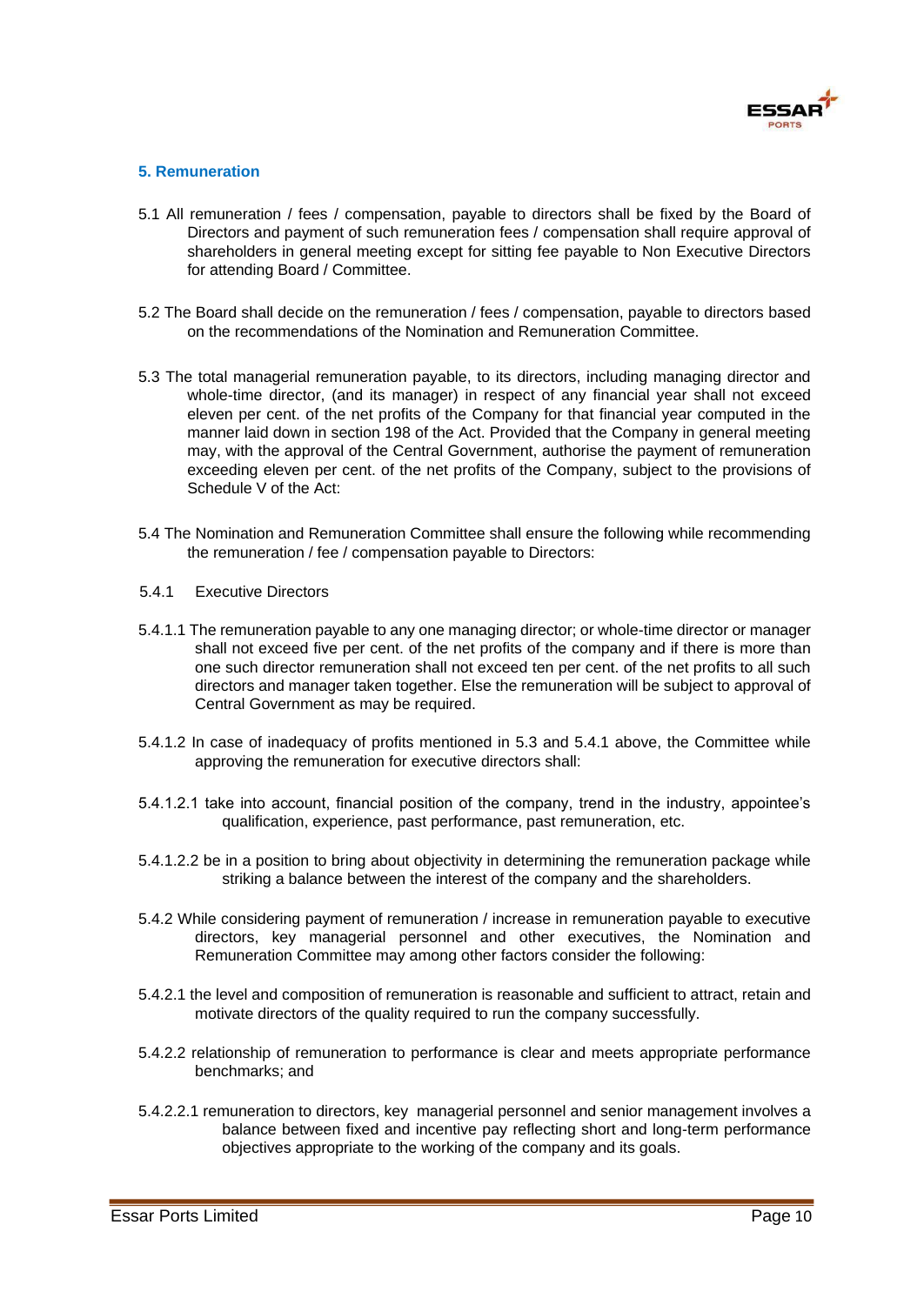

- 5.4.2.2.2 the factors mentioned in The Companies (Appointment and Remuneration of Managerial Personnel) Rules 2014, may be considered, which are required to be disclosed in the Directors Report.
- 5.4.3 Non executive Directors including Independent Directors:
- 5.4.3.1 The remuneration payable to Non Executive Directors shall not exceed 1% of the net profits of the Company.
- 5.4.3.2 A Non-Executive director may be paid remuneration by way of fee for attending meetings of the Board or Committee thereof or for any other purpose whatsoever. The amount of such fee shall not exceed Rs. 1,00,000/- for attending each meeting of the Board or Committee thereof or such higher amount as may be prescribed by the Central Government.
- 5.4.3.3 An independent Director shall not be entitled to any stock option.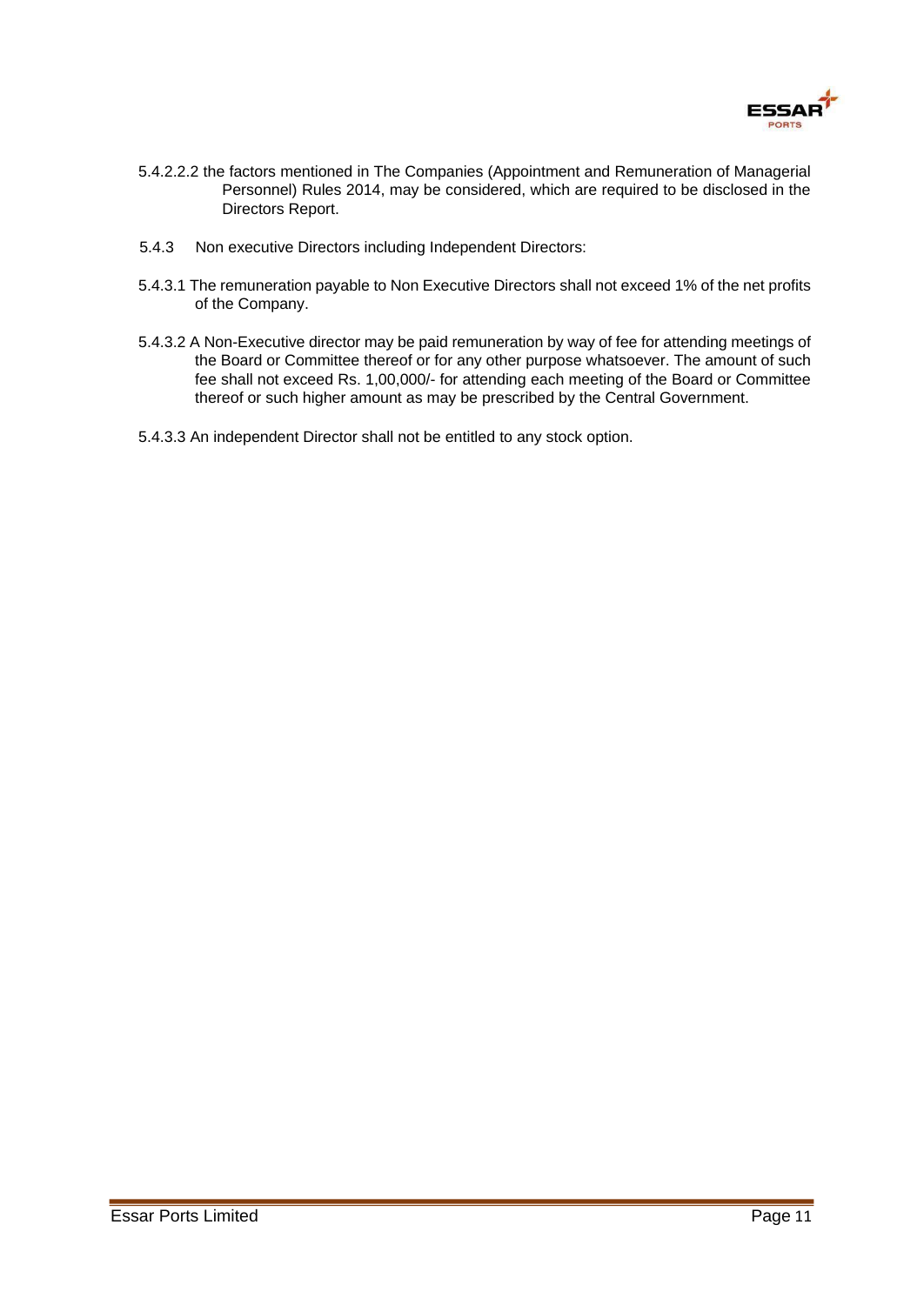

# **6. Training**

- 6.1 The Company shall provide suitable training to Independent Directors to familiarize them with the Company, their roles, rights, responsibilities in the Company, nature of the industry in which the Company operates, business model of the Company, etc.
- 6.2 Every new Director, on appointment: $\frac{1}{x}$
- 6.2.1 Will be provided with an Induction Manual
- 6.2.2 Will undertake an induction programme. It will provide an opportunity to the inductee to interact with the senior management team and help understand the strategy, operations, products, markets, organization structure, finance, human resources and risk management among others.
- 6.2.3 will be taken to visit the Company's key ports & terminals to familiarize them with the Company's operations.
- 6.2.4 Will be guided by the Company Secretary on the role and responsibilities of directors, the constitution and role of the Board and its Committees, the frequency of meetings and time commitment expected from them, decision making process being followed and compliance monitoring and reporting processes.
- 6.3 On an ongoing basis training will be provided to directors to update on developments in industry, technology and statutory, regulatory, economic environment, new accounting policies, corporate governance developments, etc. Specific training requirements of directors will also be met depending on the role and responsibilities they have to take up in the Company and the performance evaluation. Training will be imparted to directors through participation in conferences, seminars and workshops. The Company may also organize for training programmes conducted by internal / external faculty.
- 6.4 Details of such trainings provided shall be disclosed in the Annual Report.

# **7. Performance evaluation and re-appointment**

7.1 The Board will annually evaluate its performance through a self-evaluation process. The evaluation identifies enhancements to director skill sets and ensures that board members are performing to expectations.

# 7.2 **Evaluation review process**

- 7.2.1 The Nomination & Remuneration Committee will annually oversee a review of the Board's performance, which shall include a self-evaluation by the Board, and will discuss the results of this review with the full Board following the end of each fiscal year.
- 7.2.2 Evaluation of the Board and Committees thereof formal annual evaluation has to be made by the Board of its own performance and that of its Committees.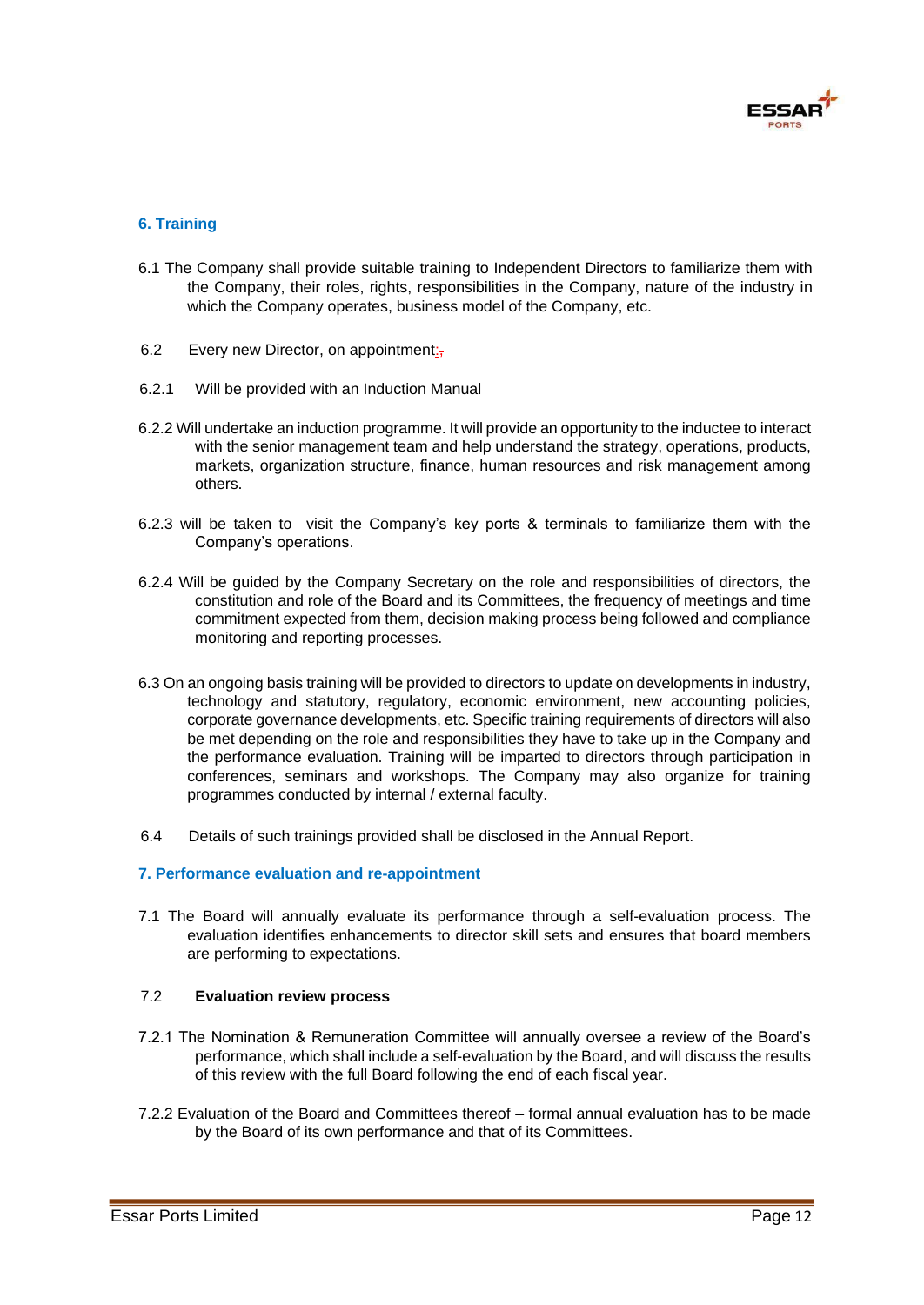

- 7.2.3 Evaluation of Chairman A separate meeting of Independent Directors will review the performance of the Chairperson of the Company, taking into account the views of executive directors and non-executive directors. They will forward their recommendations to the Nomination and Remuneration Committee.
- 7.2.4 Other Non-Independent Directors The Independent Directors will also review the performance of non-independent directors and the Board as a whole and submit their recommendations to the Nomination and Remuneration Committee.
- 7.2.5 Executive Directors The Nomination and Remuneration Committee conducts an annual review of the performance of the Managing Director & CEO and other Wholetime Directors against the Company's goals and objectives.
- 7.2.6 Independent Directors The performance evaluation of independent directors shall be done by the entire Board of Directors (excluding the director being evaluated).
- 7.2.7 A statement indicating the manner of formal annual evaluation of the Board, its Committees and individual directors will be included in the Report of the Board of Directors each year.

# 7.3 **Criteria for evaluation**

7.3.1 Evaluation of Board as a whole

The Independent Directors and the Nomination and Remuneration Committee while undertaking board evaluation will decide on the criteria of evaluation of the Board and its Committees which among others may include:

- 7.3.1.1 the extent to which the Board and its Committees are successful in fulfilling their key roles and responsibilities.
- 7.3.1.2 the extent to which individual directors contribute to the achievement of these objectives.
- 7.3.1.3 the extent to which the Board and its Committees adhere to best practices in structure and procedure.
- 7.3.1.4 the Committee will consider the balance of skills, experience, independence and knowledge requirements at Essar Ports Ltd. including gender diversity and how the Board works together as a unit, and other factors relevant to its effectiveness.

# 7.4 Non Executive Directors

- 7.5 The criteria for evaluation shall be determined by the Nomination and Remuneration Committee and disclosed in the Company's Annual Report. However, the actual evaluation process shall remain confidential and shall be a constructive mechanism to improve the effectiveness of the Board / Committees. An indicative list of factors that may be evaluated as part of this exercise is :
- 7.5.1 Participation in meetings and contribution by director.
- 7.5.2 Commitment including guidance provided to senior management executives outside of Board / Committee meetings.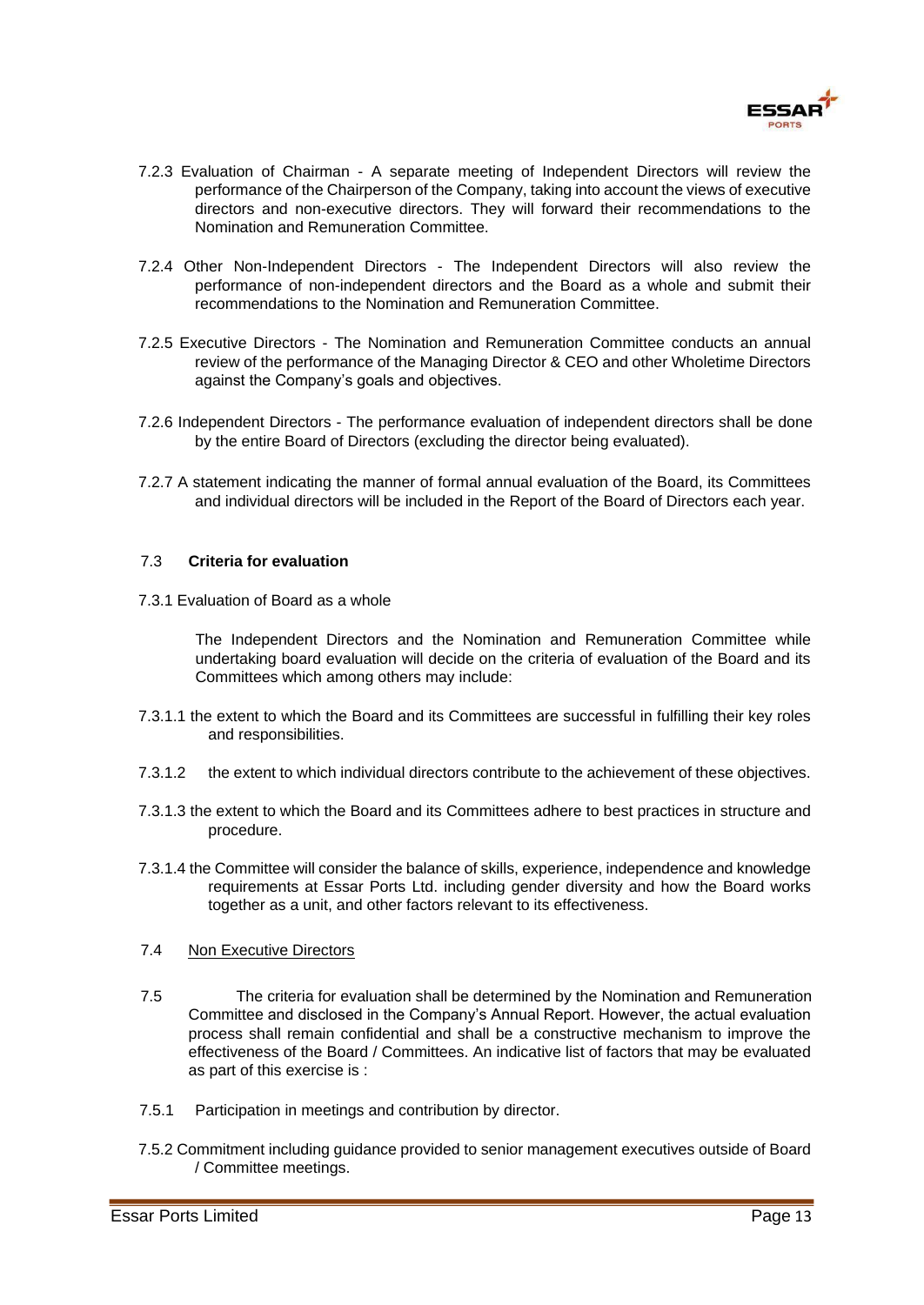

- 7.5.3 Effective deployment of expertise and knowledge.
- 7.5.4 Effective management of relationship with stakeholders.
- 7.5.5 Integrity and maintenance of confidentiality.
- 7.5.6 Independence of behaviour and judgement.
- 7.5.7 Impact and influence.

#### 7.6 Executive Directors

7.6.1 The compensation will be finalized by the Nomination and Remuneration Committee based on evaluation of the individual director and the performance of the Company.

#### 7.7 **Structure of evaluation process**

- 7.7.1 The structure of the evaluation process will be finalized by the Nomination and Remuneration Committee either on its own in consultation with Corporate Human Resources Department or by engaging the services of external consultants.
- 7.7.2 Each board evaluation may have slight differences in focus, priority and outcomes but will broadly follow a similar approach.
- 7.7.3 Board evaluation to be finalized by the Nomination and Remuneration Committee may cover the following areas :
- 7.7.3.1 Briefing of the Board.
- 7.7.3.2 Gathering of evidence using a questionnaire.
- 7.7.3.3 Drafting of Board evaluation report.
- 7.7.3.4 Discussion of the Board evolution report by the entire Board.
- 7.7.3.5 Meetings between the Chairman and individual directors to discuss individual director evaluation.
- 7.7.3.6 Determination of Board development strategy.

# 7.8 **Reappointment of Directors**

- 7.9 The reappointment of directors will not be automatic.
- 7.10 Before the expiry of term in office on account of retirement by rotation of Non Executive Non Independent Directors or the completion of term in office of the Executive Directors or Independent Directors, the Nomination and Remuneration Committee will make recommendations to the Board.
- 7.11 In determining whether the directors should be submitted to reappointment, the Nomination and Remuneration Committee should:
- 7.11.1 Consider extending or continue the term of appointment of the Directors on the basis of performance evaluation;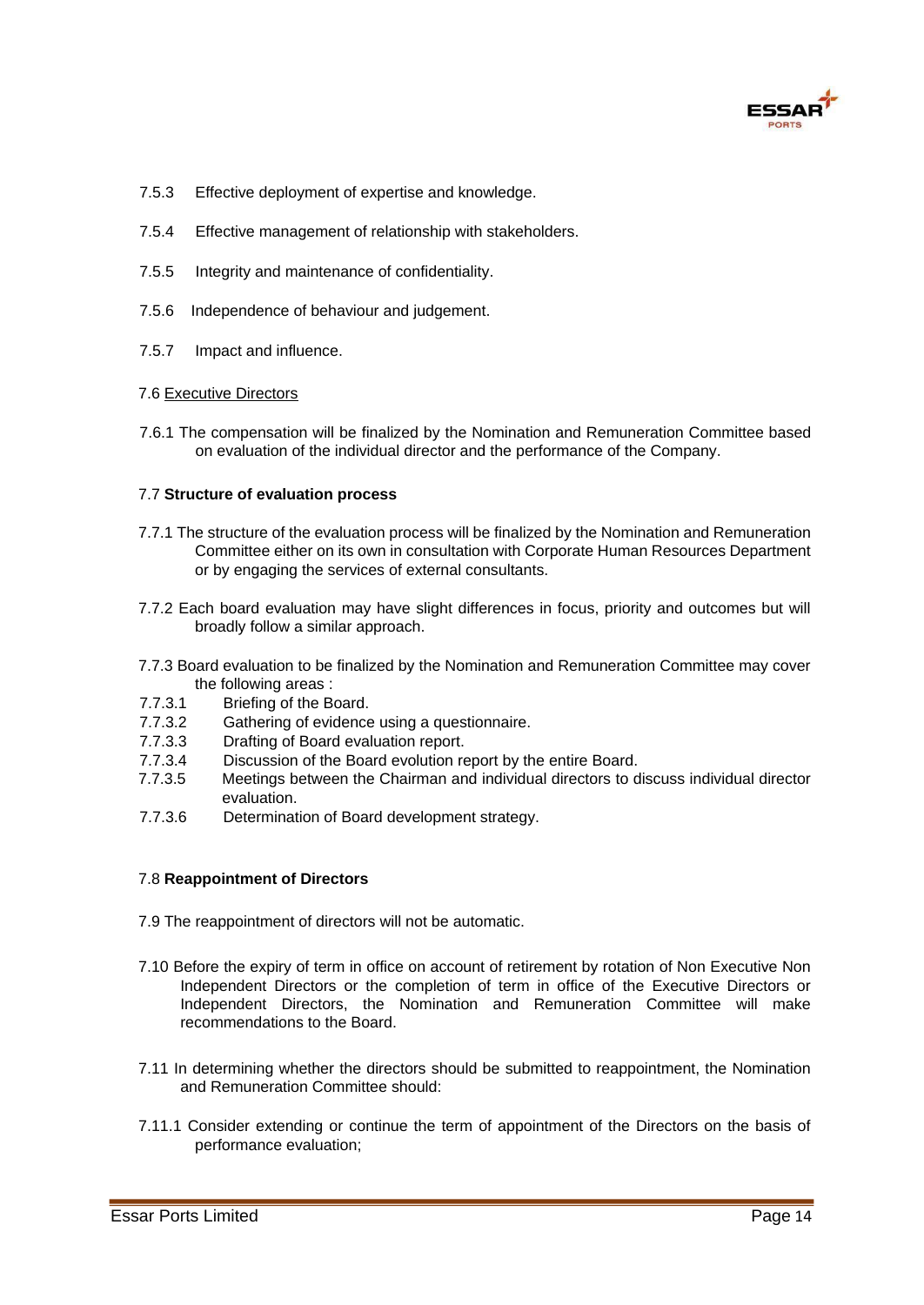

- 7.11.2 Assess the current Board's skills and qualities;
- 7.11.3 The needs of the Company's business currently and going forward;
- 7.11.4 Measure the retiring directors' skills against the selection criteria set by the Nomination and Remuneration Committee.
- 7.12 The directors eligible to retire by rotation shall be determined based on the provisions of section 152 of the Act.
- 7.13 Shareholders approval for reappointment of Executive Directors shall not be taken more than 1 year before expiry of their present term.
- 7.14 Disclosure

Summary of results of performance evaluation shall be disclosed in the Annual Report / Corporate Governance report and re-appointment of Independent directors shall be basis the outcome of such evaluation.

### **8. Mechanism for evaluation of Board, Chairman and Directors**

- 8.1 The Nomination & Remuneration Committee has at its meeting held on August 13, 2015 formulated the following mechanism for evaluation of the entire Board & Committees.
- 8.1.1 The evaluation of the Board as a whole shall be done by all the directors.
	- 8.1.2 The evaluation of the Independent Directors shall be done by the entire Board excluding the director being evaluated.
	- 8.1.3 The evaluation of the Non-Independent Directors shall be done by the Independent Directors.
	- 8.1.4 The evaluation of performance of the Chairman shall be done by the Independent Directors.
- 8.2 The performance evaluation shall be undertaken based on the feedback provided by Board members and the guidelines formulated from time to time.
- 8.3 The report shall be submitted as under:
- 8.3.1 Evaluation report of the performance of the Board shall be submitted to the Chairman of the Nomination & Remuneration Committee, who shall present it to the Board.
- 8.3.2 Evaluation report of Individual Directors (excluding the Chairman of the Nomination & Remuneration Committee) shall be submitted to the Chairman of the Nomination & Remuneration Committee, who will have it submitted to the Committee. The evaluation report of the Chairman of the Committee will be forwarded to the Chairman of the Board who will have it submitted to the Board or Committee.
- 8.3.3 Evaluation report of the Chairman shall be submitted to the Chairman of the Nomination & Remuneration Committee, who will discuss the same with the Chairman and thereafter submit it to the Board.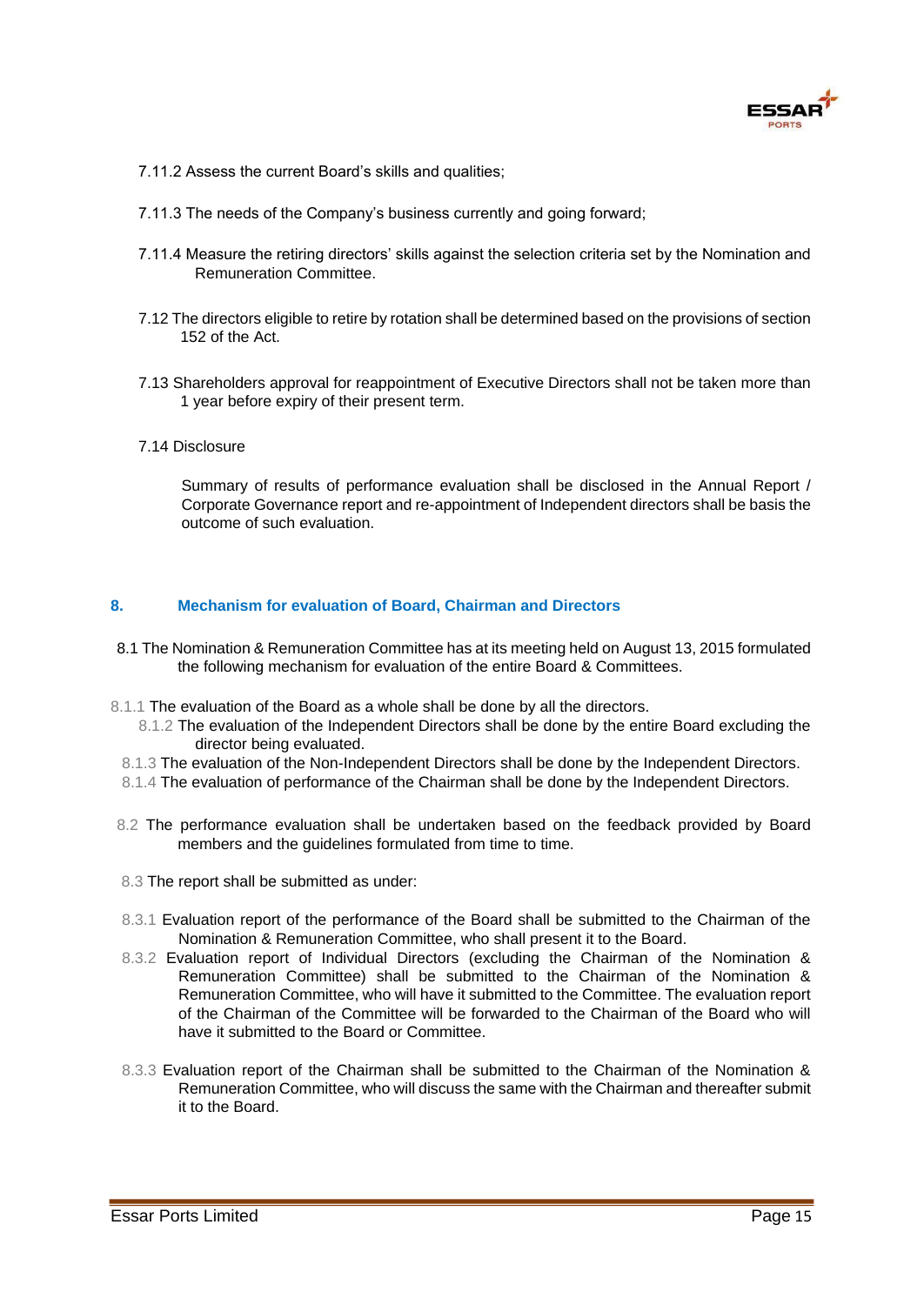

# **(Format) Evaluation of the performance of entire Board**

| How do you rate the following statements regarding the Board?          |  | Excellent |
|------------------------------------------------------------------------|--|-----------|
| Circle the number of the response that represents your best judgement. |  |           |

| 1.  | <b>BOARD COMPOSITION</b>                                                                                              |              |                |              |
|-----|-----------------------------------------------------------------------------------------------------------------------|--------------|----------------|--------------|
| 1.1 | In terms of skill and expertise, how well represented do you think the Board<br>is in terms of each of the following: |              |                |              |
|     | Port & Terminal Industry Expertise<br>o                                                                               | $\mathbf{1}$ | $\mathbf{2}$   | 3            |
|     | <b>Financial Expertise</b><br>0                                                                                       | 1            | $\mathbf 2$    | $\mathbf{3}$ |
|     | <b>International Expertise</b><br>o                                                                                   | 1            | $\mathbf{2}$   | 3            |
|     | Corporate Governance<br>o                                                                                             | 1            | $\mathbf{2}$   | 3            |
|     | <b>Acquisition Expertise</b><br>o                                                                                     | $\mathbf{1}$ | $\mathbf{2}$   | 3            |
|     | <b>Overall Business Leadership</b><br>O                                                                               | $\mathbf 1$  | $\mathbf{2}$   | 3            |
|     | Safety and Sustainability<br>o                                                                                        | 1            | $\mathbf{2}$   | 3            |
| 1.2 | How would you rate relations between executive and non-executive<br>directors?                                        | $\mathbf{1}$ | $\overline{2}$ | 3            |
| 2.  | <b>BOARD PROCESS</b>                                                                                                  |              |                |              |
| 2.1 | How would you rate each of the following in relation to the way in which we<br>conduct and manage our Board meetings? |              |                |              |
|     | Effectiveness of decision-making<br>o                                                                                 | 1            | $\mathbf{2}$   | 3            |
|     | Important issues are properly discussed<br>o                                                                          | 1            | $\mathbf{2}$   | 3            |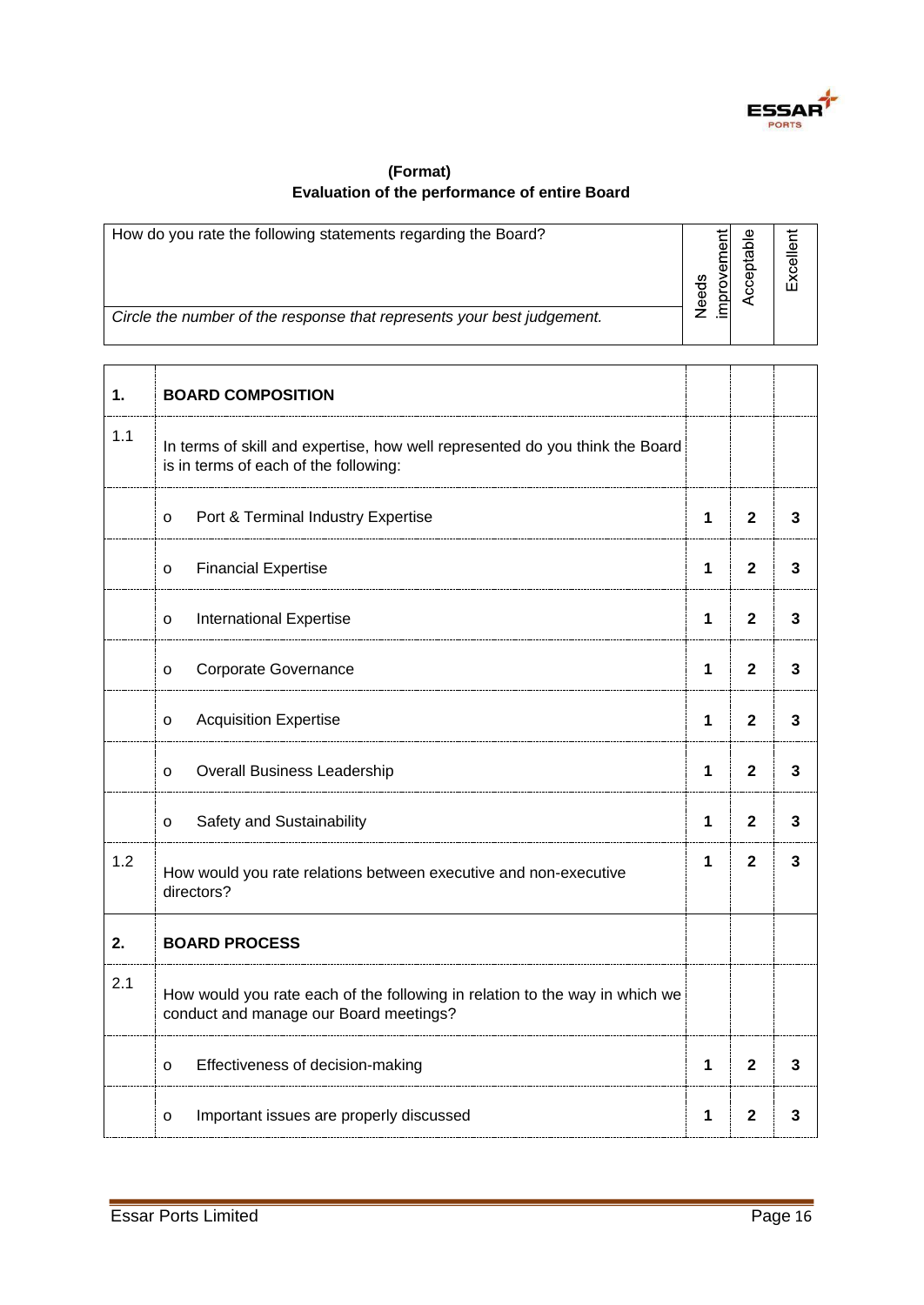

|     | Timely circulation of Board papers<br>$\Omega$                          |  |  |
|-----|-------------------------------------------------------------------------|--|--|
|     | Quality of the Board papers and presentations by management<br>$\Omega$ |  |  |
|     | Participation by non-executive directors<br>$\Omega$                    |  |  |
|     | Report on Action taken on Board decisions<br>$\Omega$                   |  |  |
| 2.2 | Is the frequency of Board meetings appropriate?                         |  |  |

| 2.3 | Is the length of Board meetings appropriate?                                                                                                                         | 1 | $\mathbf{2}$   | 3 |
|-----|----------------------------------------------------------------------------------------------------------------------------------------------------------------------|---|----------------|---|
| 2.4 | Quality content and timeliness of preparation of minutes of meetings                                                                                                 | 1 | $\mathbf{2}$   | 3 |
| 3.  | <b>INFORMATION</b>                                                                                                                                                   |   |                |   |
| 3.1 | How would you rate the level of access to management enjoyed by Board<br>through its various committees?                                                             | 1 | $\mathbf{2}$   | 3 |
| 3.2 | How does the Board rate the level of general / financial information provided<br>(including performance reports, budgets, forecasts<br>and financial<br>statements)? | 1 | $\mathbf{2}$   | 3 |
| 3.3 | Do you consider that in 2014-15, the Company has kept you sufficiently up<br>to date with developments that affect your responsibilities as a director?              | 1 | $\mathbf{2}$   | 3 |
| 3.4 | Have you attended any internal or external training or development<br>courses?                                                                                       | 1 | $\overline{2}$ | 3 |
| 3.5 | How well informed are you about the major competitors?                                                                                                               | 1 | $\mathbf{2}$   | 3 |
| 4.  | <b>STRATEGY / KPIS / RISK MANAGEMENT</b>                                                                                                                             |   |                |   |
| 4.1 | How effective is the Board at discussing issues related to the Company's<br>strategy and its long-term competitiveness?                                              | 1 | $\mathbf{2}$   | 3 |
| 4.2 | How effective is the Board at regularly reviewing business and financial risk<br>factors?                                                                            | 1 | $\mathbf{2}$   | 3 |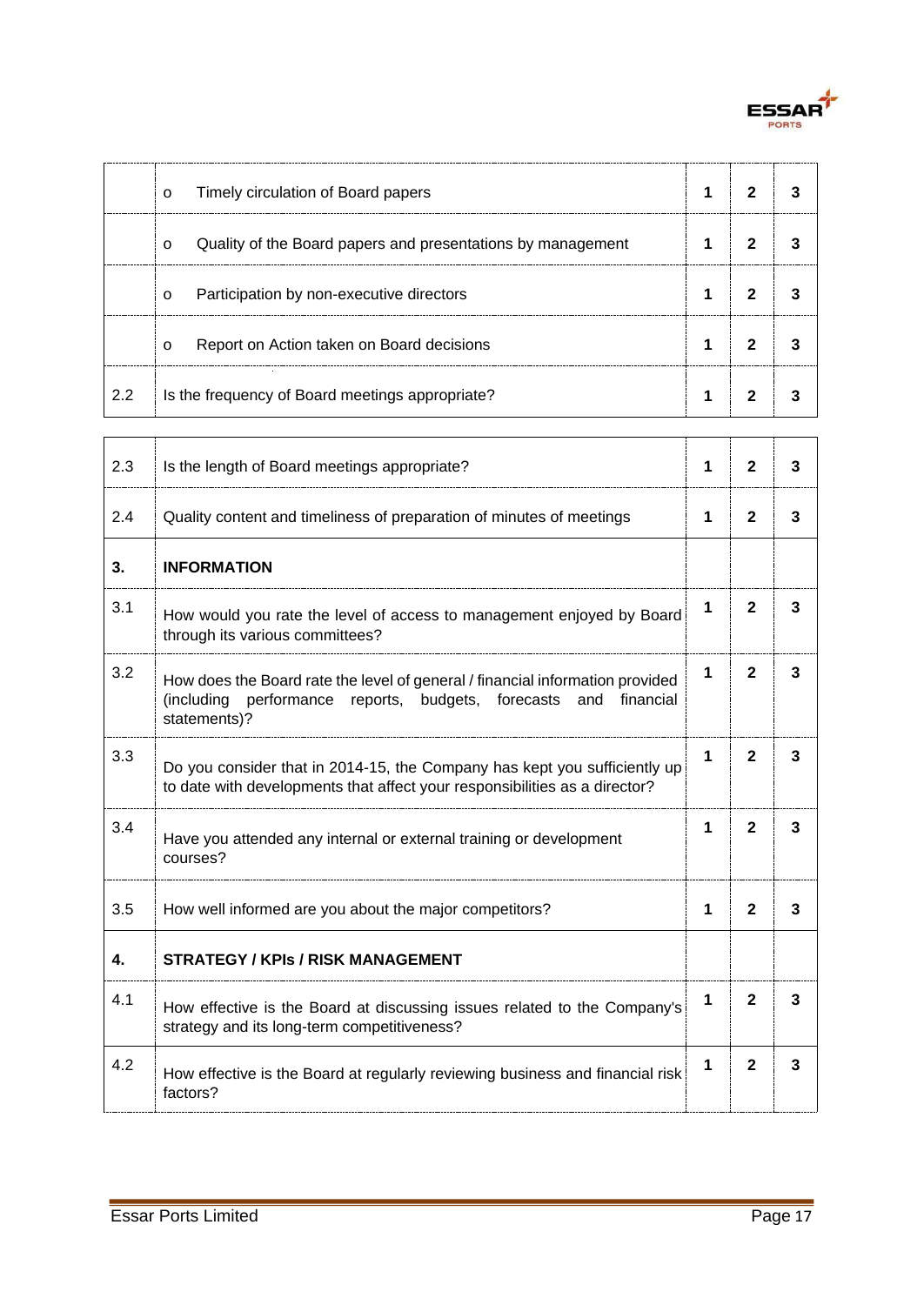

| 4.3   | How effective has the Board been at ensuring that the Company's risk<br>management systems and procedures are reviewed and updated regularly? | 1 | $\mathbf{2}$ |  |
|-------|-----------------------------------------------------------------------------------------------------------------------------------------------|---|--------------|--|
| 5.    | <b>BOARD COMMITTEES</b>                                                                                                                       |   |              |  |
| 5.1   | How would you describe the performance of the Board Committees in<br>discharging their duties for Committees?                                 |   |              |  |
| 5.2.1 | Audit Risk Management Committee                                                                                                               |   |              |  |
| 5.2.2 | <b>Risk Management Committee</b>                                                                                                              |   |              |  |
| 5.2.3 | Nomination and Remuneration Committee                                                                                                         |   |              |  |
| 5.2.4 | <b>Investors Relations Committee</b>                                                                                                          |   |              |  |
| 5.2.5 | <b>CSR Safety and Sustainability Committee</b>                                                                                                |   |              |  |
| 6.    | ANY OTHER COMMENTS NOT COVERED IN THE EVALUATION SHEET                                                                                        |   |              |  |
| 6.1   |                                                                                                                                               |   |              |  |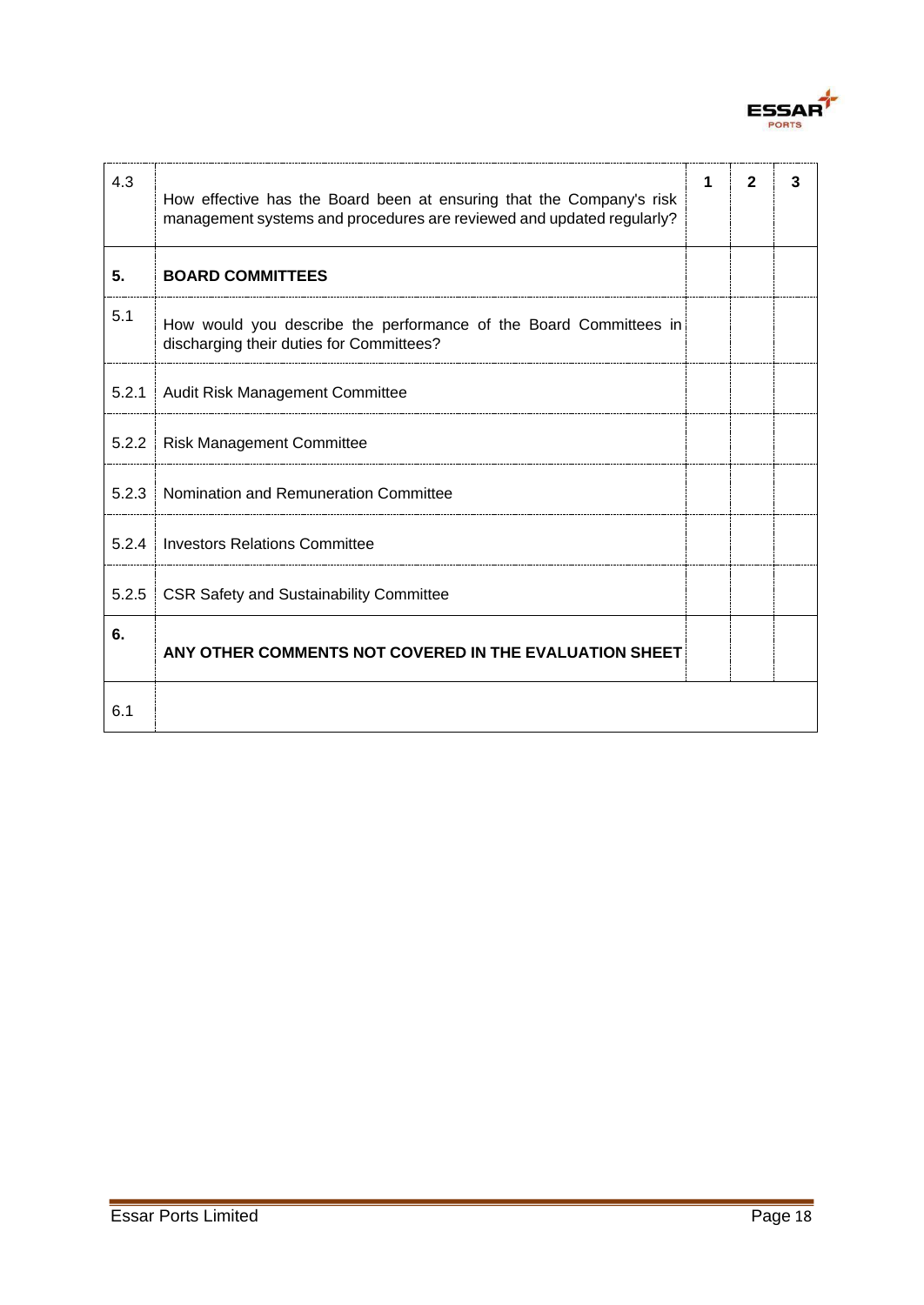

٦

# **(Format)**

# **Evaluation of the performance of Audit & Risk Management Committee by the Board**

| <b>AUDIT &amp; RISK MANAGEMENT COMMITTEE</b><br>How do you rate the following statements regarding the Committee? | ement<br>impro<br>Needs |           |                  |
|-------------------------------------------------------------------------------------------------------------------|-------------------------|-----------|------------------|
| Circle the number of the response that represents your best judgement.                                            |                         | cceptable | <b>Excellent</b> |

| 1.  | <b>AUDIT &amp; RISK MANAGEMENT COMMITTEE MEETINGS</b>                                 |   |                |   |
|-----|---------------------------------------------------------------------------------------|---|----------------|---|
| 1.1 | How would you rate the composition of the Committee?                                  | 1 | $\overline{2}$ | 3 |
| 1.2 | Is the scope and terms of reference of the Committee adequate?                        | 1 | $\mathbf{2}$   | 3 |
| 1.3 | Is the frequency of Committee meetings appropriate?                                   | 1 | $\mathbf{2}$   | 3 |
| 1.4 | Quality of decisions taken (as understood from minutes of the Committee<br>meetings)? | 1 | $\mathbf{2}$   | 3 |
| 1.5 | Overall performance                                                                   | 1 | $\mathbf{2}$   | 3 |
| 2.  | ANY OTHER COMMENTS NOT COVERED IN THE EVALUATION SHEET                                |   |                |   |
| 2.1 |                                                                                       |   |                |   |
|     |                                                                                       |   |                |   |
|     |                                                                                       |   |                |   |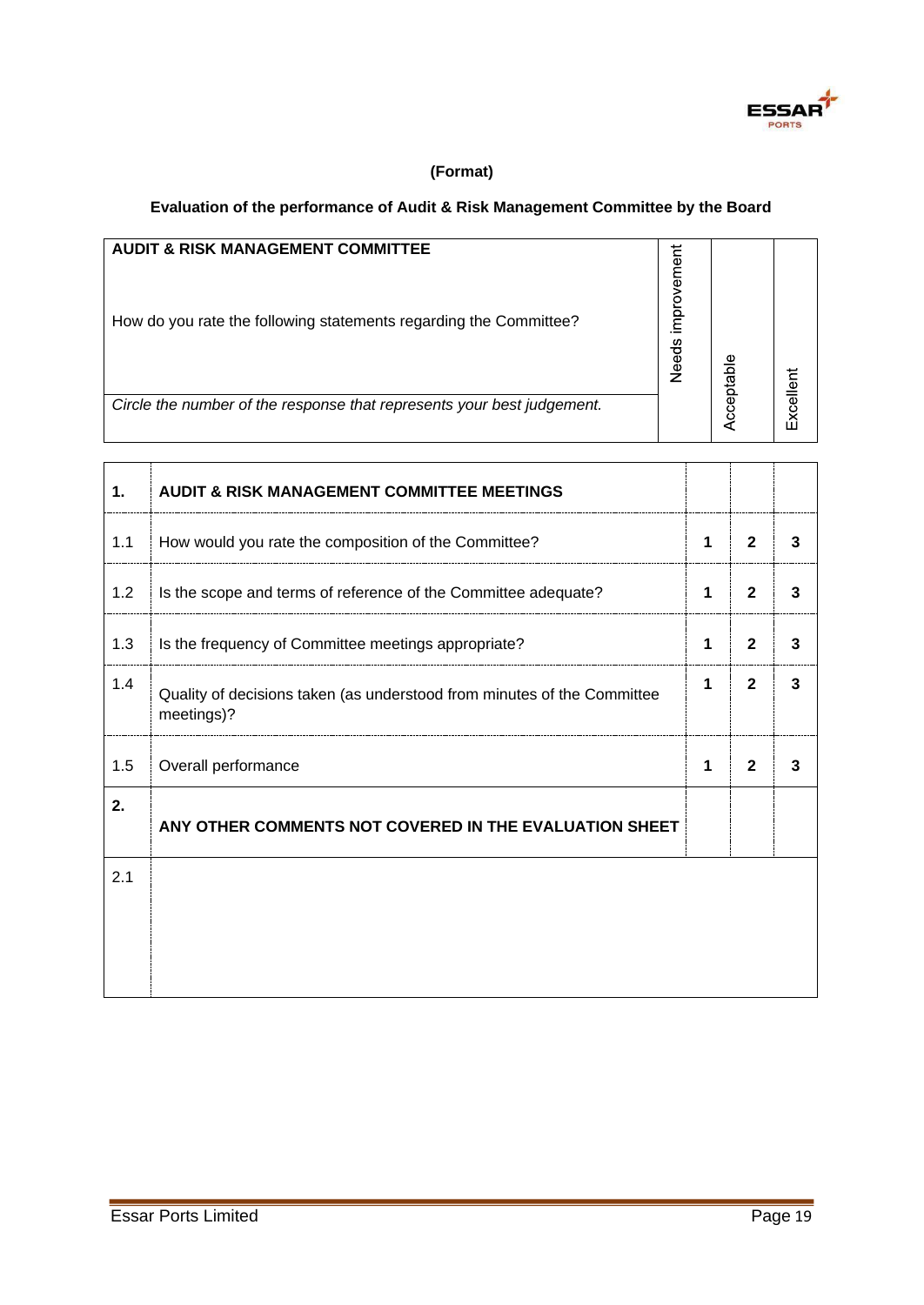

# **(Format) Evaluation of the performance of Nomination & Remuneration Committee by the Board**

| <b>NOMINATION &amp; REMUNERATION COMMITTEE</b>                         |                      |                         |  |
|------------------------------------------------------------------------|----------------------|-------------------------|--|
| How do you rate the following statements regarding the Committee?      | improvement<br>Needs | Φ<br>$\overline{\circ}$ |  |
| Circle the number of the response that represents your best judgement. |                      | cce                     |  |

| 1.  | <b>NOMINATION &amp; REMUNERATION COMMITTEE MEETINGS</b>                                                                                          |   |                |   |
|-----|--------------------------------------------------------------------------------------------------------------------------------------------------|---|----------------|---|
| 1.1 | How would you rate the composition of the Committee?                                                                                             | 1 | $\mathbf{2}$   | 3 |
| 1.2 | Is the scope and terms of reference of the Committee adequate?                                                                                   | 1 | $\mathbf{2}$   | 3 |
| 1.3 | Is the frequency of Committee meetings appropriate?                                                                                              | 1 | $\mathbf{2}$   | 3 |
| 1.4 | Quality of decisions taken (as understood from minutes of the Committee<br>meetings)?                                                            | 1 | $\mathbf{2}$   | 3 |
| 1.5 | How effective is the Board through the Nominations and Remuneration<br>Committee at reviewing succession plans for the Key Managerial Personnel? | 1 | $\overline{2}$ | 3 |
| 1.6 | Overall performance                                                                                                                              | 1 | $\mathbf{2}$   | 3 |
| 2.  | ANY OTHER COMMENTS NOT COVERED IN THE EVALUATION SHEET                                                                                           |   |                |   |
| 2.1 |                                                                                                                                                  |   |                |   |
|     |                                                                                                                                                  |   |                |   |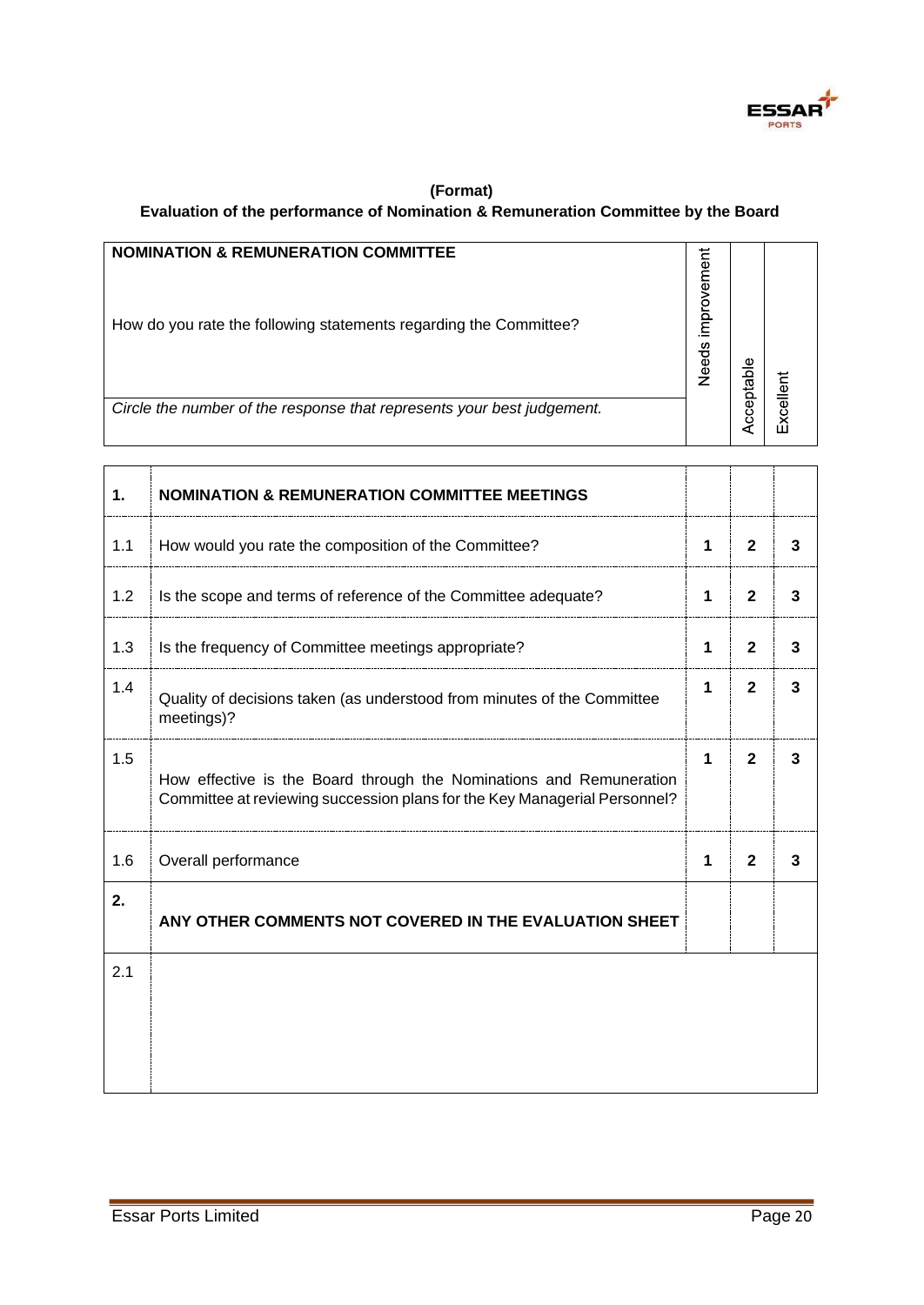

# **(Format) Evaluation of the performance of the Investors' Relations Committee by the Board**

| <b>INVESTORS' RELATIONS COMMITTEE</b>                                  | 5                           |           |     |
|------------------------------------------------------------------------|-----------------------------|-----------|-----|
| How do you rate the following statements regarding the Committee?      | Ĕ<br>mpro<br>ഗ<br>Need<br>N | cceptable |     |
| Circle the number of the response that represents your best judgement. |                             |           | శ్ర |

| 1.  | <b>INVESTORS' RELATIONS COMMITTEE MEETINGS</b>                                        |   |              |   |
|-----|---------------------------------------------------------------------------------------|---|--------------|---|
| 1.1 | How would you rate the composition of the Committee?                                  | 1 | $\mathbf{2}$ | 3 |
| 1.2 | Is the scope and terms of reference of the Committee adequate?                        | 1 | $\mathbf{2}$ | 3 |
| 1.3 | Is the frequency of Committee meetings appropriate?                                   | 1 | $\mathbf{2}$ | 3 |
| 1.4 | Quality of decisions taken (as understood from minutes of the Committee<br>meetings)? | 1 | $\mathbf{2}$ | 3 |
| 1.5 | Overall performance                                                                   | 1 | $\mathbf{2}$ | 3 |
| 2.  | ANY OTHER COMMENTS NOT COVERED IN THE EVALUATION SHEET                                |   |              |   |
| 2.1 |                                                                                       |   |              |   |
|     |                                                                                       |   |              |   |
|     |                                                                                       |   |              |   |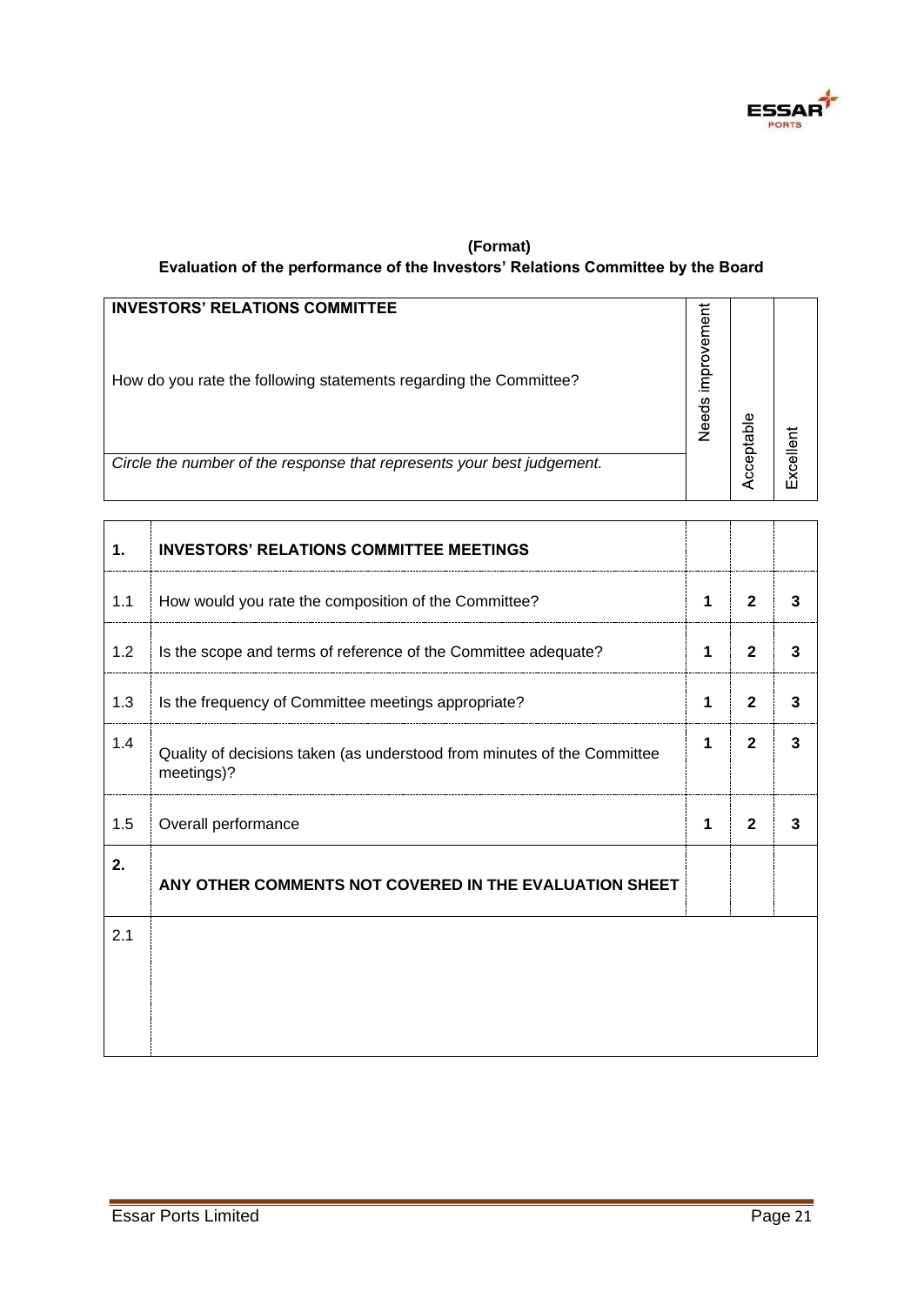

# **(Format) Evaluation of the performance of CSR Safety & Sustainability Committee by the Board**

| <b>CSR, SAFETY &amp; SUSTAINABILITY COMMITTEE</b><br>How do you rate the following statements regarding the Committee? | ement<br>impro   |           |                 |
|------------------------------------------------------------------------------------------------------------------------|------------------|-----------|-----------------|
|                                                                                                                        | ഗ<br><b>Deed</b> | cceptable | <u>Excellen</u> |
| Circle the number of the response that represents your best judgement.                                                 |                  |           |                 |

| 1.  | <b>CSR, SAFETY &amp; SUSTAINABILITY MEETINGS</b>                                      |   |                |   |
|-----|---------------------------------------------------------------------------------------|---|----------------|---|
| 1.1 | How would you rate the composition of the Committee?                                  | 1 | $\overline{2}$ | 3 |
| 1.2 | Is the scope and terms of reference of the Committee adequate?                        | 1 | $\mathbf{2}$   | 3 |
| 1.3 | Is the frequency of Committee meetings appropriate?                                   | 1 | $\overline{2}$ | 3 |
| 1.4 | Quality of decisions taken (as understood from minutes of the Committee<br>meetings)? | 1 | $\mathbf{2}$   | 3 |
| 1.5 | Overall performance                                                                   | 1 | $\mathbf{2}$   | 3 |
| 2.  | ANY OTHER COMMENTS NOT COVERED IN THE EVALUATION SHEET                                |   |                |   |
| 2.1 |                                                                                       |   |                |   |
|     |                                                                                       |   |                |   |
|     |                                                                                       |   |                |   |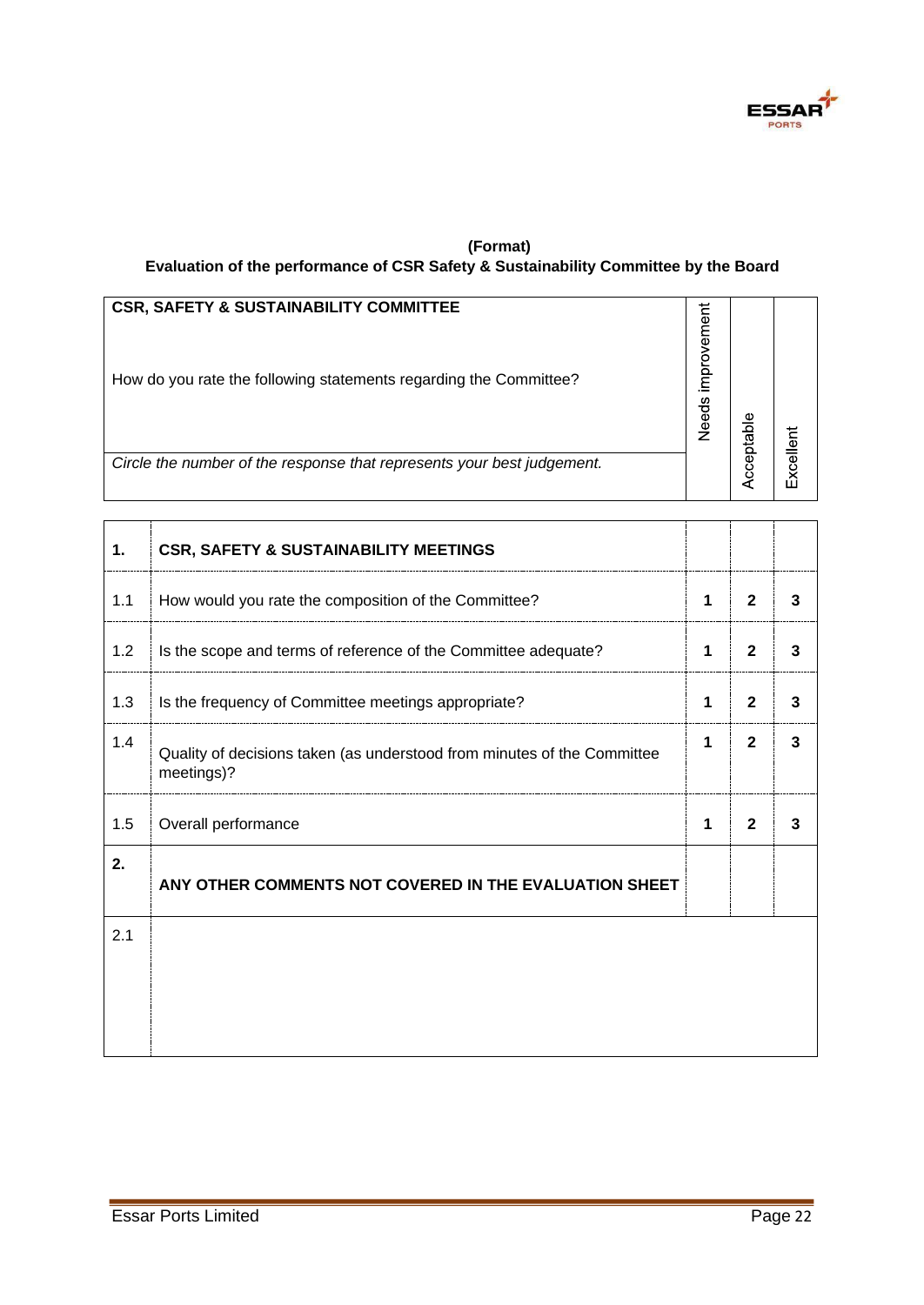

**(Format) Evaluation of performance of the Chairman** 

|     | <b>CHAIRMAN EVALUATION</b><br>How do you rate the following statements regarding the Chairman?                             | mprovement<br>Needs | Acceptable   |           |
|-----|----------------------------------------------------------------------------------------------------------------------------|---------------------|--------------|-----------|
|     | Circle the number of the response that represents your best judgement.                                                     |                     |              | Excellent |
| 1.  | <b>BOARD PROCESS</b>                                                                                                       |                     |              |           |
| 1.1 | Does he ensure the Board meetings address key business issues and<br>meetings are run efficiently?                         | 1                   | $\mathbf{2}$ | 3         |
| 1.2 | Does he provide a proper forum for the Board to discuss and implement<br>the Company's strategy?                           | 1                   | $\mathbf{2}$ | 3         |
| 1.3 | Does he provide a proper forum to enable high standards of Corporate<br>Governance and internal controls to be maintained? | 1                   | $\mathbf{2}$ | 3         |
| 2.  | <b>STYLE OF CHAIRMANSHIP</b>                                                                                               |                     |              |           |
| 2.1 | How well does he provide effective leadership to the Board?                                                                | 1                   | $\mathbf{2}$ | 3         |
| 2.2 | Does he create a positive, team-orientated atmosphere among Board<br>members?                                              | 1                   | $\mathbf{2}$ | 3         |
| 2.3 | How effective is the separation of roles between the Chairman and the<br><b>Chief Executive?</b>                           | 1                   | $\mathbf{2}$ | 3         |
| 2.4 | Does he encourage all Board members to contribute to discussions in<br>the Board room?                                     |                     | 2            |           |
| 3.  | <b>KNOWLEDGE</b>                                                                                                           |                     |              |           |
| 3.1 | How good is the Chairman's understanding of the workings and issues<br>affecting the Company's business?                   | 1                   | $\mathbf{2}$ | 3         |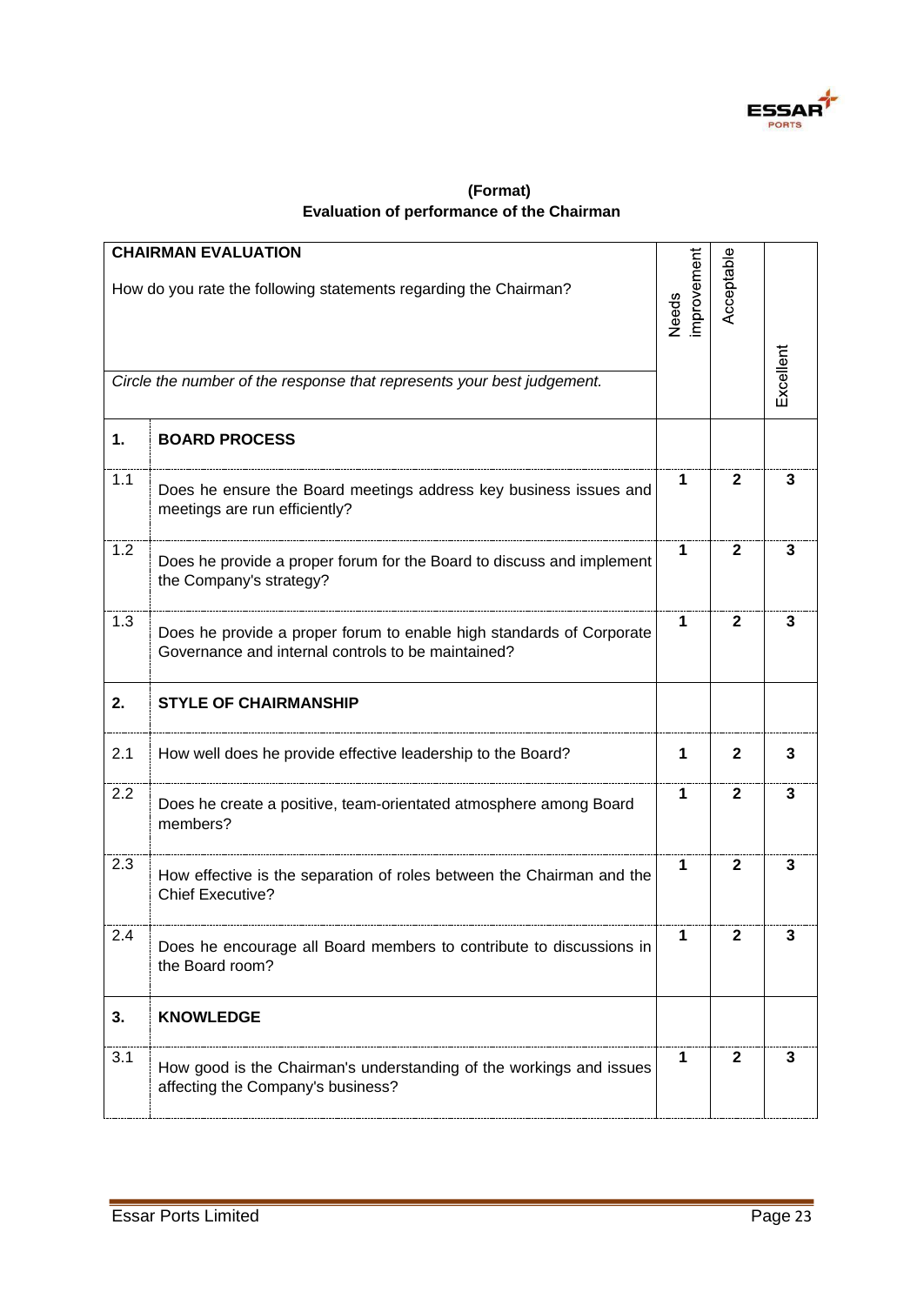

| 3.2 | How effective is the Chairman in understanding and interpreting financial<br>information?  | כי |  |
|-----|--------------------------------------------------------------------------------------------|----|--|
| 3.3 | How good is the Chairman's understanding of the industry and the<br>Company's competitors? | າ  |  |
| 4.  | <b>SUGGESIONS, IF ANY</b>                                                                  |    |  |
| 4.1 |                                                                                            |    |  |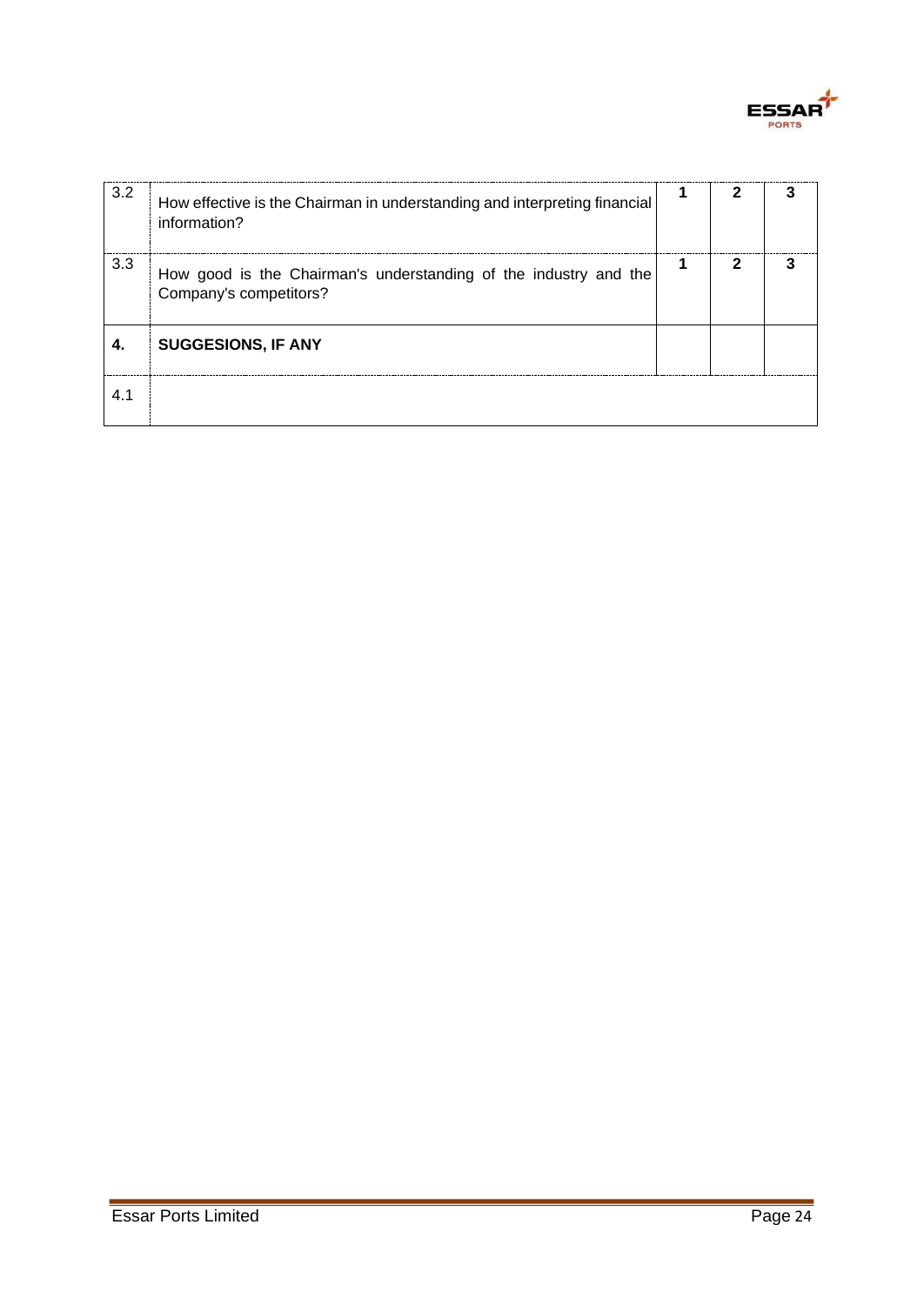

# **(Format)**

# **Evaluation of Individual directors**

| <b>DIRECTORS EVALUATION</b><br>How do you rate the following statements regarding the Directors? | ement<br>impro |               |          |
|--------------------------------------------------------------------------------------------------|----------------|---------------|----------|
| Circle the number of the response that represents your best judgement.                           | <b>Needs</b>   | Φ<br>cceptabl | xcellent |

| 1.  | <b>EVALUATION OF DIRECTORS</b>         |   |                |   |
|-----|----------------------------------------|---|----------------|---|
| 1.1 | Overall participation in meetings      |   |                |   |
|     | Mr. P. K. Srivastava<br>O              | 1 | $\mathbf{2}$   | 3 |
|     | Mr. Dilip J. Thakkar<br>o              | 1 | $\mathbf{2}$   | 3 |
|     | Mr. Deepak Kumar Varma<br>o            | 1 | $\mathbf{2}$   | 3 |
|     | Mr. T. S. Narayanasami<br>$\mathsf{o}$ | 1 | $\overline{2}$ | 3 |
|     | Mr. N. C. Singhal<br>o                 | 1 | $\mathbf{2}$   | 3 |
|     | Mr. Michael Pinto<br>$\mathsf{o}$      | 1 | $\mathbf{2}$   | 3 |
|     | Dr. Jose Paul<br>$\mathsf{o}$          | 1 | $\mathbf{2}$   | 3 |
|     | Mr. Jesper Kjaedegaard<br>o            | 1 | $\overline{2}$ | 3 |
|     | Mr. Rajiv Agarwal<br>$\mathsf{o}$      | 1 | $\mathbf{2}$   | 3 |
|     | Mr. K. K. Sinha<br>$\mathsf{o}$        | 1 | $\overline{2}$ | 3 |
|     | Mr. A. S. Bali<br>o                    | 1 | $\mathbf{2}$   | 3 |
|     |                                        |   |                |   |

| . .<br>J.         | <b>OVERALL CONTRIBUTION</b> |  |  |
|-------------------|-----------------------------|--|--|
| ----------------- |                             |  |  |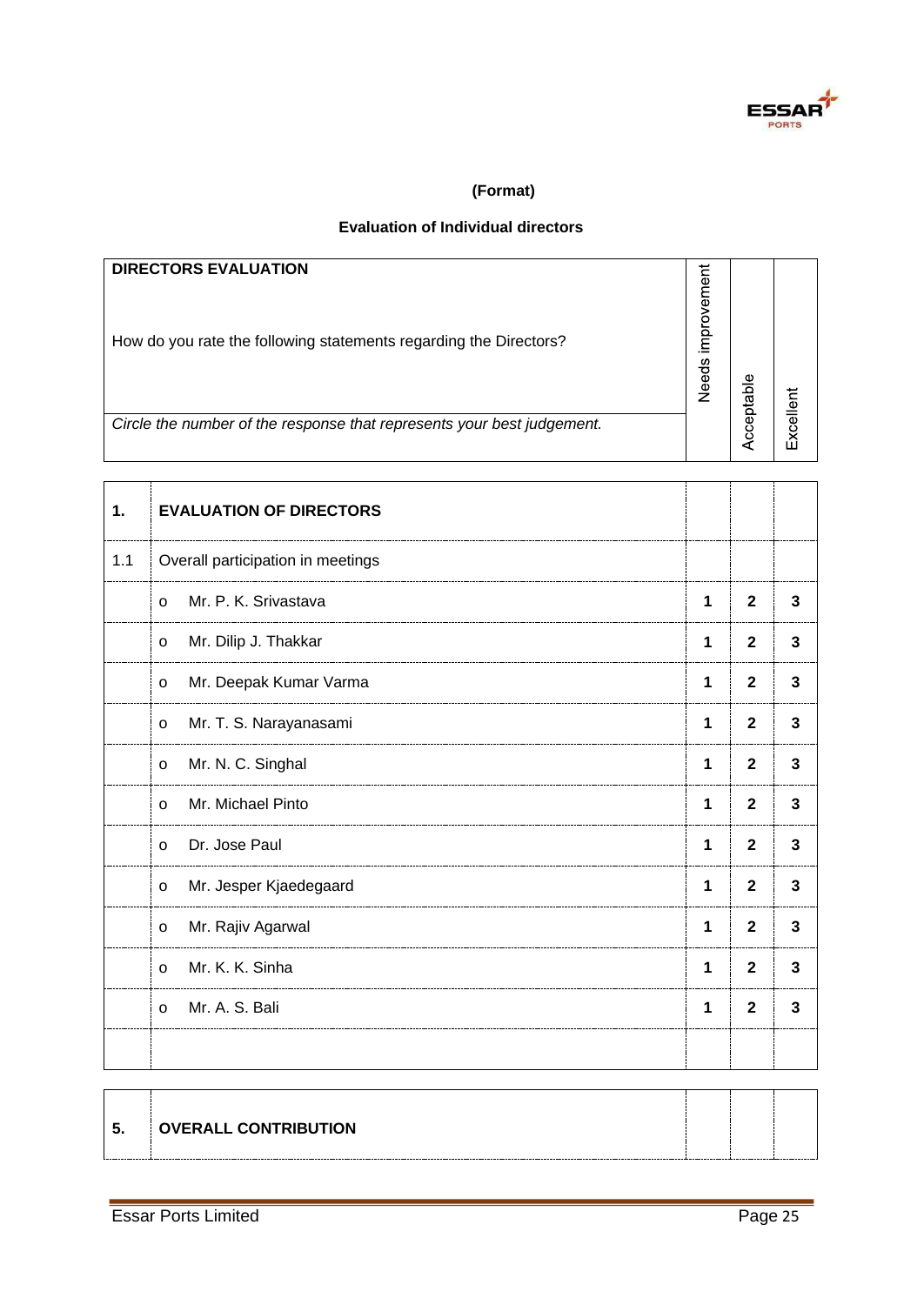

| 5.1 | How do you rate each Director's overall contribution and value to the<br>Board? |              |                         |              |
|-----|---------------------------------------------------------------------------------|--------------|-------------------------|--------------|
|     | Mr. P. K. Srivastava<br>O                                                       | $\mathbf{1}$ | $\mathbf{2}$            | $\mathbf{3}$ |
|     | Mr. Dilip J. Thakkar<br>$\mathsf{o}$                                            | $\mathbf{1}$ | $\overline{2}$          | 3            |
|     | Mr. Deepak Kumar Varma<br>$\mathsf{o}$                                          | $\mathbf{1}$ | $\overline{2}$          | $\mathbf{3}$ |
|     | Mr. T. S. Narayanasami<br>$\mathsf{o}$                                          | $\mathbf{1}$ | $\overline{2}$          | $\mathbf 3$  |
|     | Mr. N. C. Singhal<br>$\mathsf{o}$                                               | $\mathbf{1}$ | $\mathbf{2}$            | 3            |
|     | Mr. Michael Pinto<br>$\mathsf{o}$                                               | $\mathbf{1}$ | $\overline{2}$          | $\mathbf{3}$ |
|     | Dr. Jose Paul<br>$\mathsf{o}$                                                   | $\mathbf{1}$ | $\mathbf{2}$            | 3            |
|     | Mr. Jesper Kjaedegaard<br>$\mathbf O$                                           | $\mathbf{1}$ | $\mathbf{2}$            | $\mathbf{3}$ |
|     | Mr. Rajiv Agarwal<br>$\mathsf{o}$                                               | $\mathbf{1}$ | $\mathbf{2}$            | 3            |
|     | Mr. K. K. Sinha<br>$\Omega$                                                     | $\mathbf{1}$ | $\overline{2}$          | $\mathbf{3}$ |
|     | Mr. A. S. Bali<br>$\mathsf{o}$                                                  | 1            | $\overline{\mathbf{2}}$ | 3            |
|     |                                                                                 | 1            | $\mathbf{2}$            | 3            |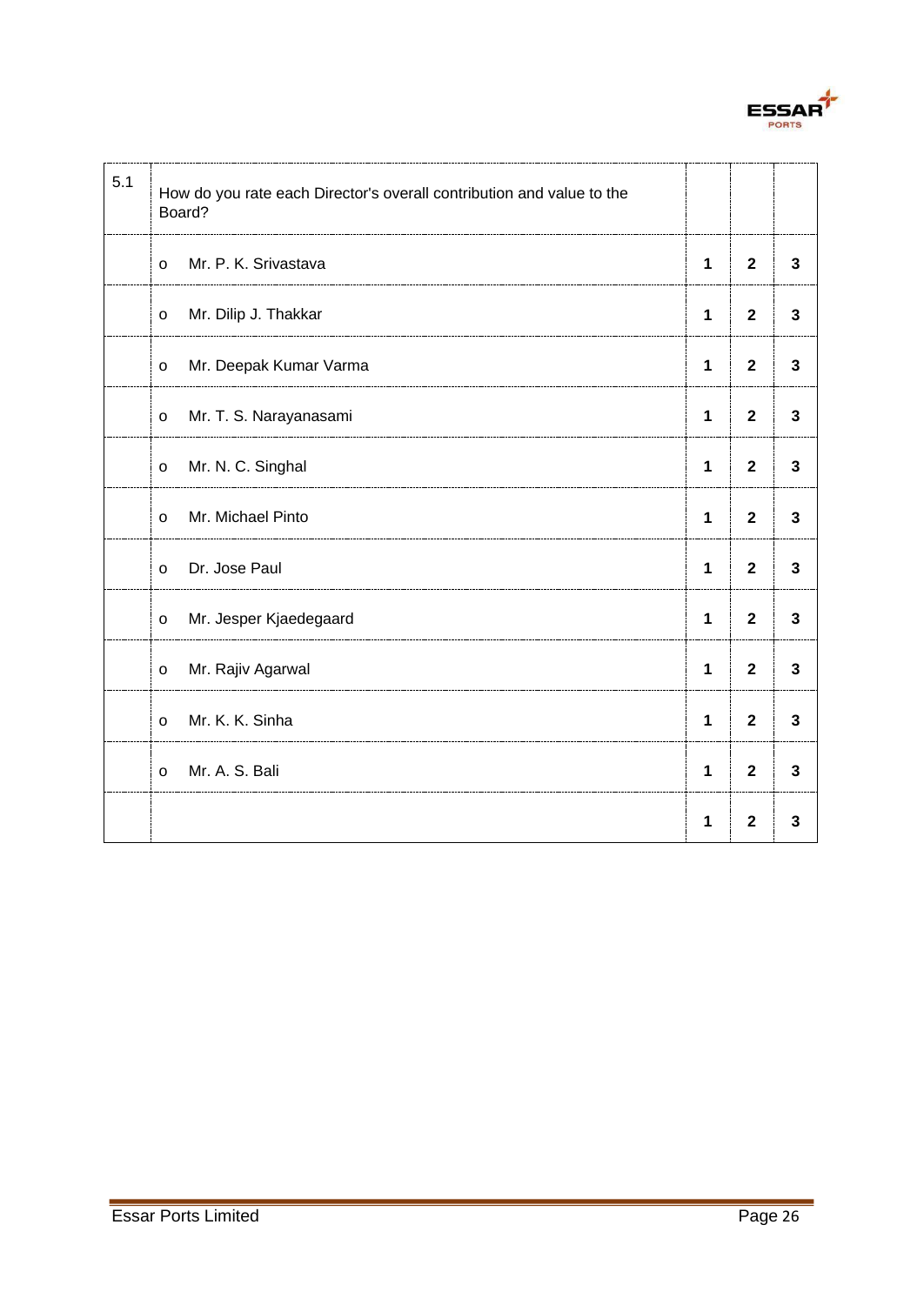

Aggregate<br>score

# **(Format) Evaluation report on Board performance**  [to be submitted by Company Secretary to the Chairman]

Board evaluation

| 1.  | <b>BOARD COMPOSITION</b>                                                                                              |  |
|-----|-----------------------------------------------------------------------------------------------------------------------|--|
| 1.1 | In terms of skill and expertise, how well represented do you think the Board is in terms of<br>each of the following: |  |
|     | Port & Terminal Industry Expertise<br>o                                                                               |  |
|     | <b>Financial Expertise</b><br>0                                                                                       |  |
|     | <b>International Expertise</b><br>0                                                                                   |  |
|     | <b>Corporate Governance</b><br>о                                                                                      |  |
|     | <b>Acquisition Expertise</b><br>0                                                                                     |  |
|     | <b>Overall Business Leadership</b><br>o                                                                               |  |
|     | Safety and Sustainability<br>o                                                                                        |  |
| 1.2 | How would you rate relations between executive and non-executive directors?                                           |  |
| 2.  | <b>BOARD PROCESS</b>                                                                                                  |  |
| 2.1 | How would you rate each of the following in relation to the way in which we conduct and<br>manage our Board meetings? |  |
|     | Effectiveness of decision-making<br>о                                                                                 |  |
|     | Important issues are properly discussed<br>$\mathsf{o}\xspace$                                                        |  |
|     | Timely circulation of Board papers<br>o                                                                               |  |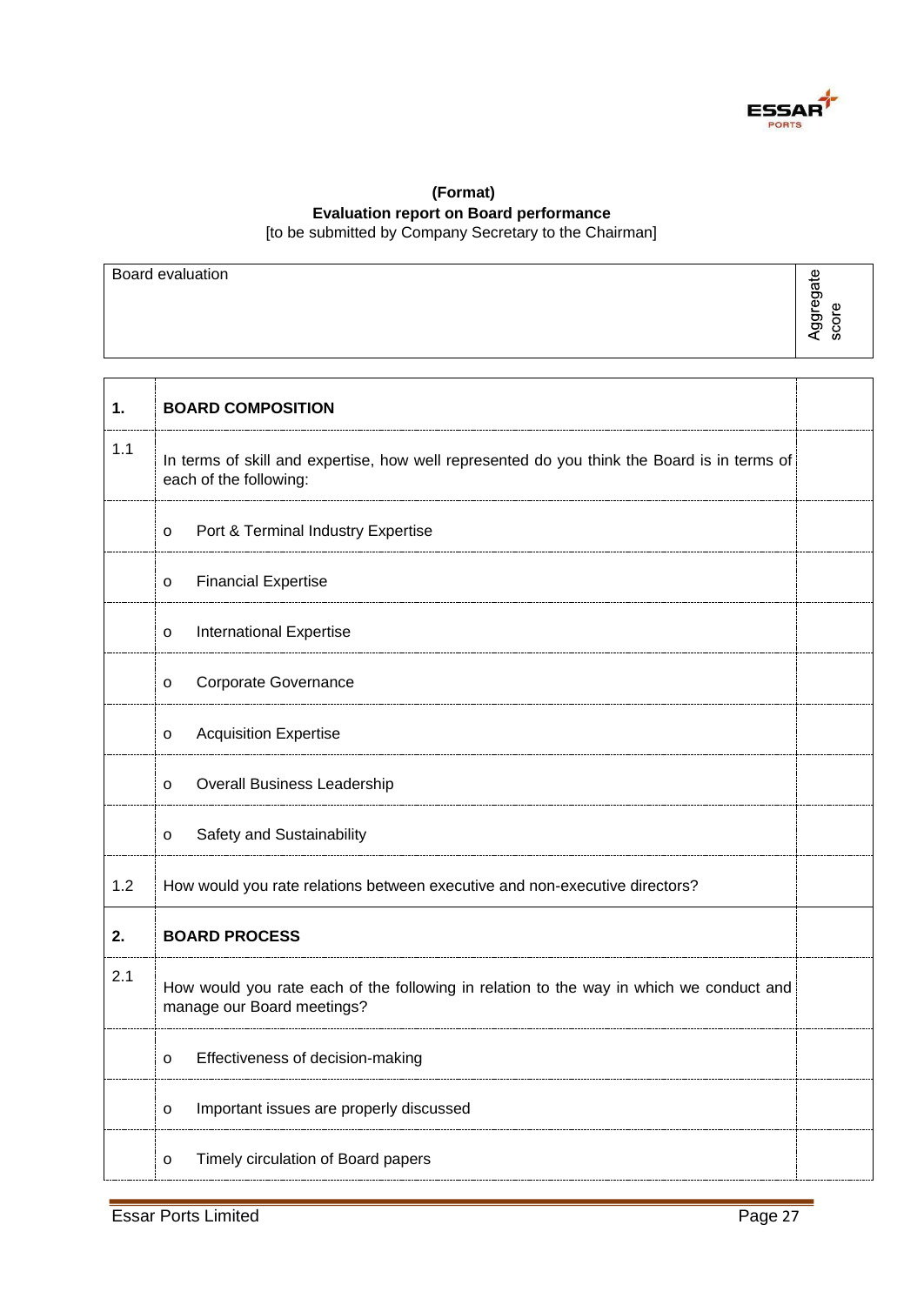

|                  | Quality of the Board papers and presentations by management<br>o                                                                                               |  |
|------------------|----------------------------------------------------------------------------------------------------------------------------------------------------------------|--|
|                  | Participation by non-executive directors<br>o                                                                                                                  |  |
|                  | Report on Action taken on Board decisions<br>o                                                                                                                 |  |
| $2.2\phantom{0}$ | Is the frequency of Board meetings appropriate?                                                                                                                |  |
| 2.3              | Is the length of Board meetings appropriate?                                                                                                                   |  |
| 2.4              | Quality content and timeliness of preparation of minutes of meetings                                                                                           |  |
| 3.               | <b>INFORMATION</b>                                                                                                                                             |  |
| 3.1              | How would you rate the level of access to management enjoyed by Board through its various<br>committees?                                                       |  |
| 3.2              | How does the Board rate the level of general / financial information provided (including<br>performance reports, budgets, forecasts and financial statements)? |  |
| 3.3              | Do you consider that in 2014-15, the Company has kept you sufficiently up to date with<br>developments that affect your responsibilities as a director?        |  |
| 3.4              | Have you attended any internal or external training or development courses?                                                                                    |  |
| 3.5              | How well informed are you about the major competitors?                                                                                                         |  |
| 4.               | STRATEGY / KPIs / RISK MANAGEMENT                                                                                                                              |  |
| 4.1              | How effective is the Board at discussing issues related to the Company's strategy and its<br>long-term competitiveness?                                        |  |
| 5.2              | How effective is the Board at regularly reviewing business and financial risk factors?                                                                         |  |
| 5.3              | How effective has the Board been at ensuring that the Company's risk management systems<br>and procedures are reviewed and updated regularly?                  |  |
| 5.               | <b>BOARD COMMITTEES</b>                                                                                                                                        |  |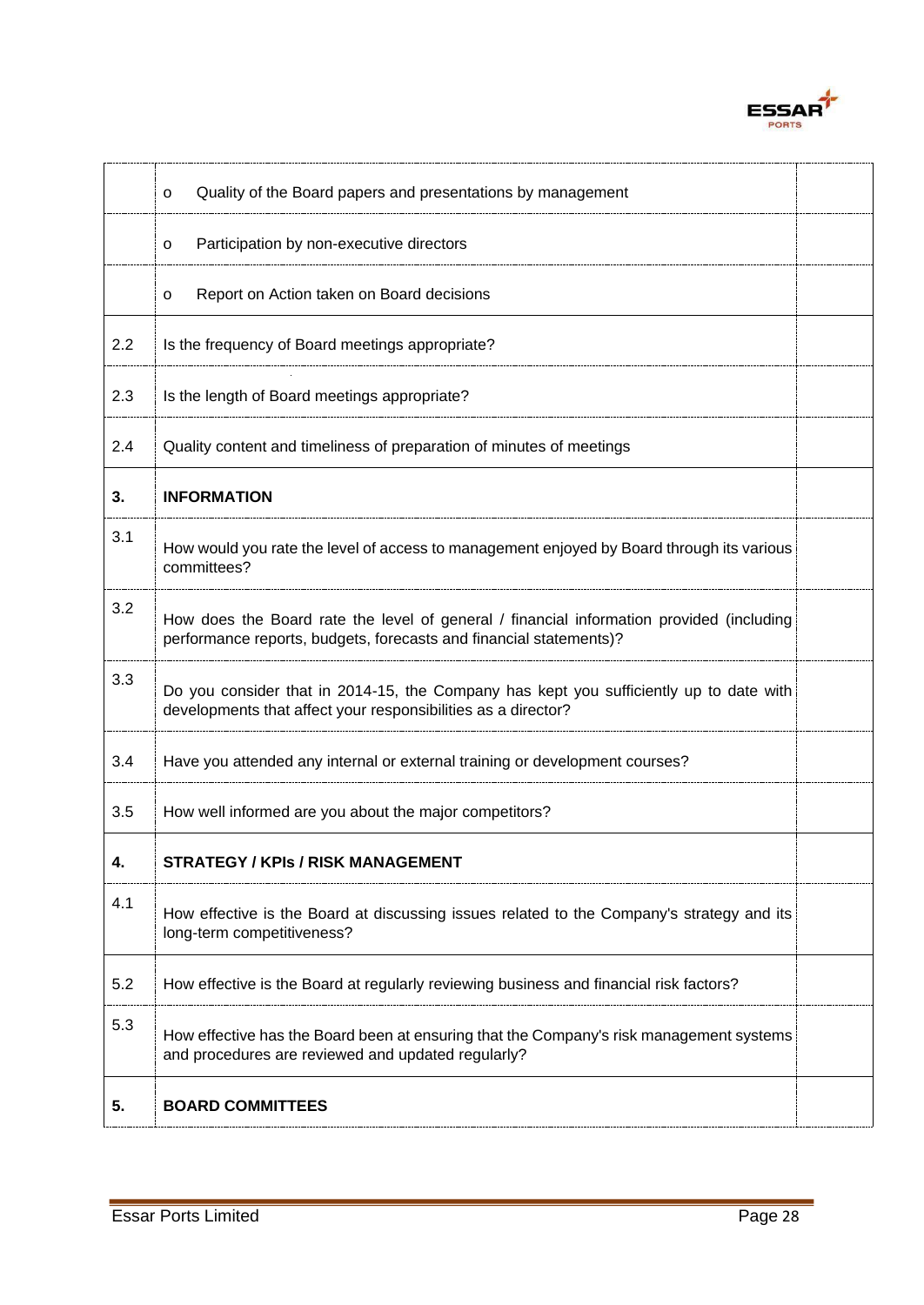

| 5.1   | How would you describe the performance of the Board Committees in discharging their duties<br>for Committees? |  |
|-------|---------------------------------------------------------------------------------------------------------------|--|
| 5.1.1 | Performance of Audit & Risk Management Committee                                                              |  |
| 5.1.2 | Performance of Nomination & Remuneration Committee                                                            |  |
| 5.1.3 | Performance of Investors' Relations Committee                                                                 |  |
| 5.1.4 | Performance of CSR Safety & Sustainability Committee                                                          |  |
| 7.    | ANY OTHER COMMENTS NOT COVERED IN THE EVALUATION SHEET                                                        |  |
|       |                                                                                                               |  |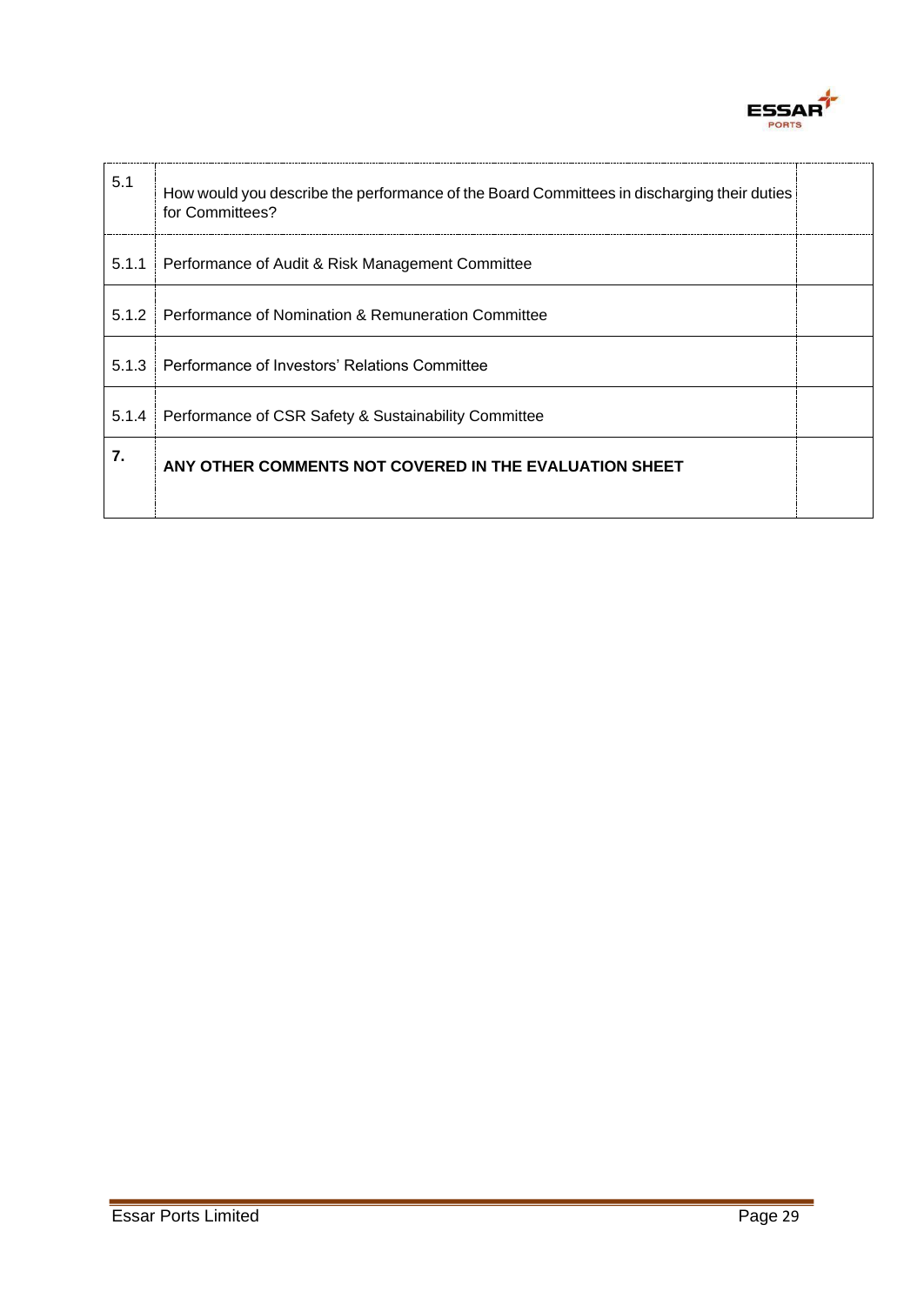

| (Format)                                     |  |  |  |
|----------------------------------------------|--|--|--|
| Report of evaluation of individual directors |  |  |  |

| <b>Directors</b> |                        | All values in percentage to the maximum<br>possible score / attendance |                                      |                                  |  |
|------------------|------------------------|------------------------------------------------------------------------|--------------------------------------|----------------------------------|--|
|                  |                        | <b>Overall</b><br>performance in<br>meetings                           | <b>Contributions</b><br>to the Board | <b>Attendance</b><br>at meetings |  |
| $\mathsf{o}$     | Mr. P. K. Srivastava   |                                                                        |                                      |                                  |  |
| о                | Mr. Dilip J. Thakkar   |                                                                        |                                      |                                  |  |
| o                | Mr. Deepak Kumar Varma |                                                                        |                                      |                                  |  |
| o                | Mr. T. S. Narayanasami |                                                                        |                                      |                                  |  |
| o                | Mr. N. C. Singhal      |                                                                        |                                      |                                  |  |
| o                | Mr. Michael Pinto      |                                                                        |                                      |                                  |  |
| O                | Dr. Jose Paul          |                                                                        |                                      |                                  |  |
| o                | Mr. Jesper Kjaedegaard |                                                                        |                                      |                                  |  |
| o                | Mr. Rajiv Agarwal      |                                                                        |                                      |                                  |  |
| O                | Mr. K. K. Sinha        |                                                                        |                                      |                                  |  |
| O                | Mr. A. S. Bali         |                                                                        |                                      |                                  |  |
|                  |                        |                                                                        |                                      |                                  |  |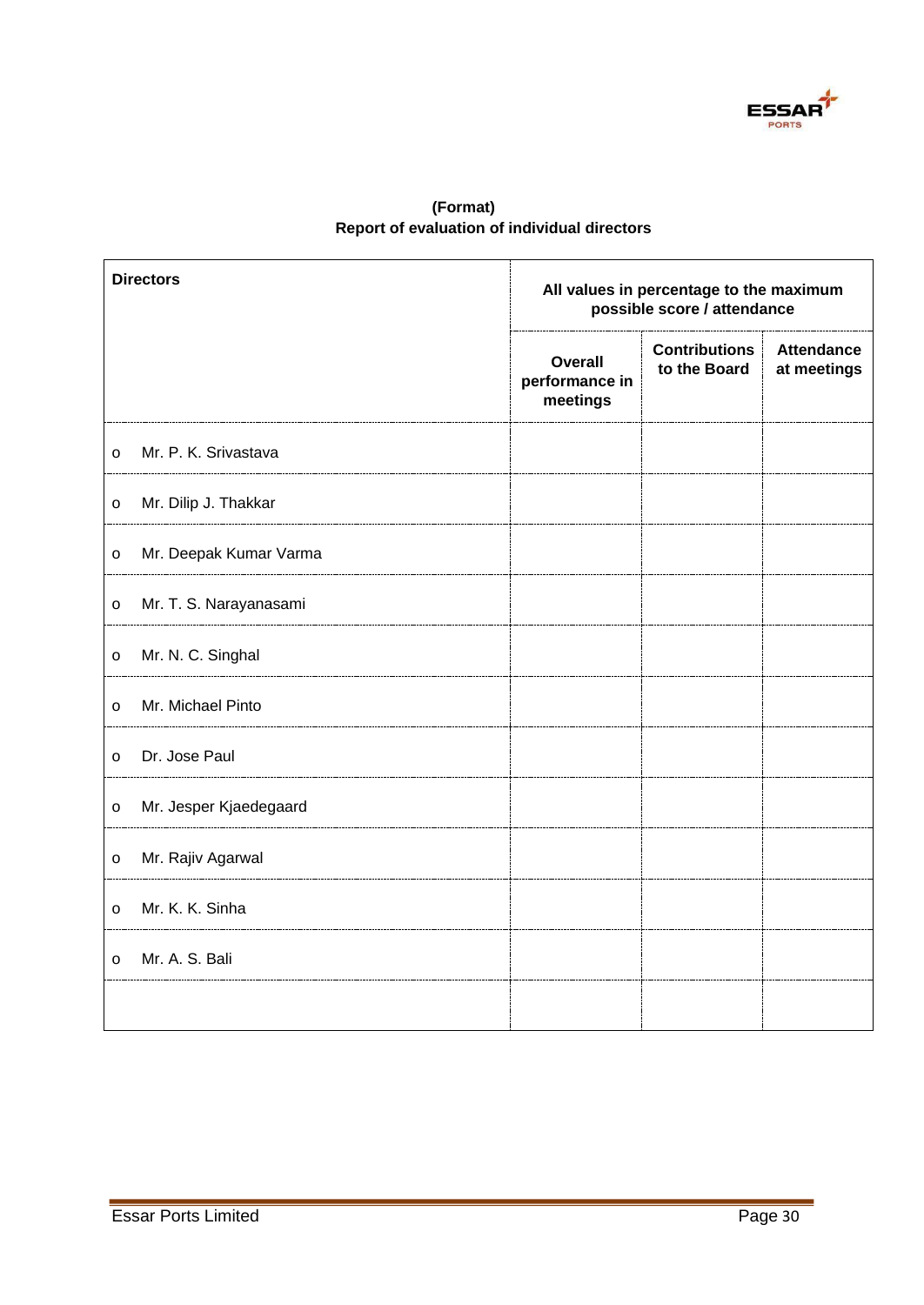

| SI.<br>No.     | <b>EVALUATION OF DIRECTORS (attendance at meetings)</b>   | <b>Eligibility</b> | <b>Attendance</b> | Percentage<br>attendance |
|----------------|-----------------------------------------------------------|--------------------|-------------------|--------------------------|
| 1              | Mr. P. K. Srivastava                                      |                    |                   |                          |
| 1.1            | <b>Board</b><br>$\mathsf{o}$                              |                    |                   |                          |
| 1.2            | <b>CSR &amp; Sustainability Committee</b><br>$\mathsf{o}$ |                    |                   |                          |
| 1.3            | Nomination & Remuneration Committee<br>$\mathsf{o}$       |                    |                   |                          |
| 1.4            | <b>Operations Review Committee</b><br>$\mathsf{o}$        |                    |                   |                          |
| $\overline{2}$ | Mr. Dilip Thakkar                                         |                    |                   |                          |
| 2.1            | Board<br>0                                                |                    |                   |                          |
| 2.2            | Nomination & Remuneration Committee<br>0                  |                    |                   |                          |
| 2.3            | Independent Directors meeting<br>0                        |                    |                   |                          |
| 3              | Mr. Deepak Kumar Varma                                    |                    |                   |                          |
| 3.1            | Board<br>$\mathsf{o}$                                     |                    |                   |                          |
| 3.2            | <b>Audit Committee</b><br>0                               |                    |                   |                          |
| 3.3            | Nomination & Remuneration Committee<br>0                  |                    |                   |                          |
| 3.4            | Stakeholders Relationship Committee<br>$\mathsf{o}$       |                    |                   |                          |
| 3.5            | <b>Operations Review Committee</b><br>o                   |                    |                   |                          |
| 3.6            | Independent Directors meeting<br>$\mathsf{o}$             |                    |                   |                          |
| $\overline{4}$ | Mr. T. S. Narayanasami                                    |                    |                   |                          |
| 4.1            | o Board                                                   |                    |                   |                          |
| 4.2            | <b>Audit Committee</b><br>o                               |                    |                   |                          |
| 4.3            | Independent Directors meeting<br>o                        |                    |                   |                          |
| $\sqrt{5}$     | Mr. N. C. Singhal                                         |                    |                   |                          |
| 5.1            | <b>Board</b><br>o                                         |                    |                   |                          |
| 5.2            | <b>CSR &amp; Sustainability Committee</b><br>о            |                    |                   |                          |

# **Report to be given by Company Secretary to Chairman for evaluation of individual directors**

[Attendance during meetings held in FY 2014-15 to be forwarded by the Company Secretary]